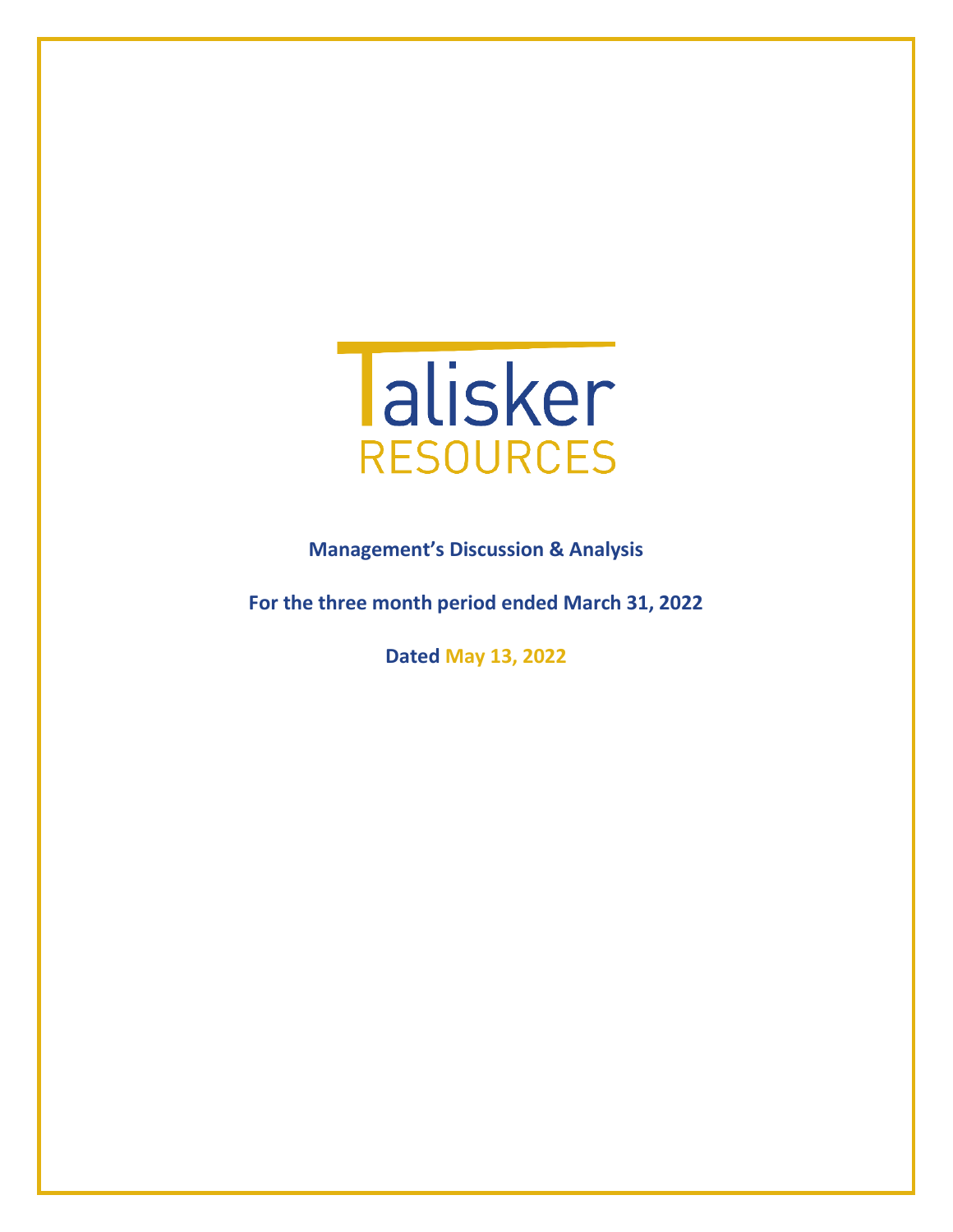

## **Forward-Looking Statements**

This Management's Discussion and Analysis ("MD&A") contains certain statements that may be deemed "forwardlooking statements," within the meaning of certain securities laws. Forward-looking statements relate to management's expectations or beliefs about future performance, events, or circumstances that include, but are not limited to, reserve or resource potential, exploration and operational activities, and events or developments that the Company expects or targets. Forward-looking statements can usually be identified by words such as: "future", "plans", "scheduled", "expects", "intends", "estimates", "forecasts", "will", "may", "could", "would", and variations thereof. Although the Company believes that these statements are based on reasonable assumptions, all forwardlooking statements involve known and unknown risks and uncertainties that may cause the actual performance, events, or circumstances of the Company to be materially different than anticipated. The forward-looking information in this MD&A describes the Company's expectations as of the date of this MD&A.

The results or events anticipated or predicted in such forward-looking information may differ materially from actual results or events. The Company and its operations are also subject to a large number of risks, including: the Company's liquidity and financing capability, fluctuations in gold prices, market conditions, the impact of the COVID-19 pandemic, results of current exploration activities, the possibility of a labour stoppage or shortage, delays in obtaining government permits and approvals and such other risks as discussed herein and in other publicly filed disclosure documents. Although the Company has attempted to identify important factors that could cause actual actions, events or results to differ materially from those described in such forward-looking statements, there may be other factors that cause performance, events, or circumstances to differ materially from those described in forward-looking statements. There can be no assurance that forward-looking statements will prove to be accurate. Accordingly, readers should not try to place undue reliance on forward-looking statements contained in this MD&A.

The Company cautions that the foregoing list of material factors is not exhaustive. When relying on the Company's forward-looking information to make decisions, investors and others should carefully consider the foregoing factors and other uncertainties and potential events. The Company has assumed a certain progression, which may not be realized. It has also assumed that the material factors referred to in the previous paragraph will not cause such forward-looking information to differ materially from actual results or events. However, the list of these factors is not exhaustive and is subject to change and there can be no assurance that such assumptions will reflect the actual outcome of such items or factors.

Forward-looking statements are based on management's current plans, estimates, projections, beliefs, and opinions and Talisker does not undertake any obligation to update forward-looking statements should the assumptions related to these plans, estimates, projections, beliefs and opinions change, except as required by law.

## **Qualified Person**

The technical information contained in this MD&A has been approved by Leonardo de Souza (BSc, AusIMM (CP) Membership 224827), Talisker's Vice President, Exploration and Resource Development, who is a "qualified person" within the meaning of National Instrument 43-101, Standards of Disclosure for Mineral Projects.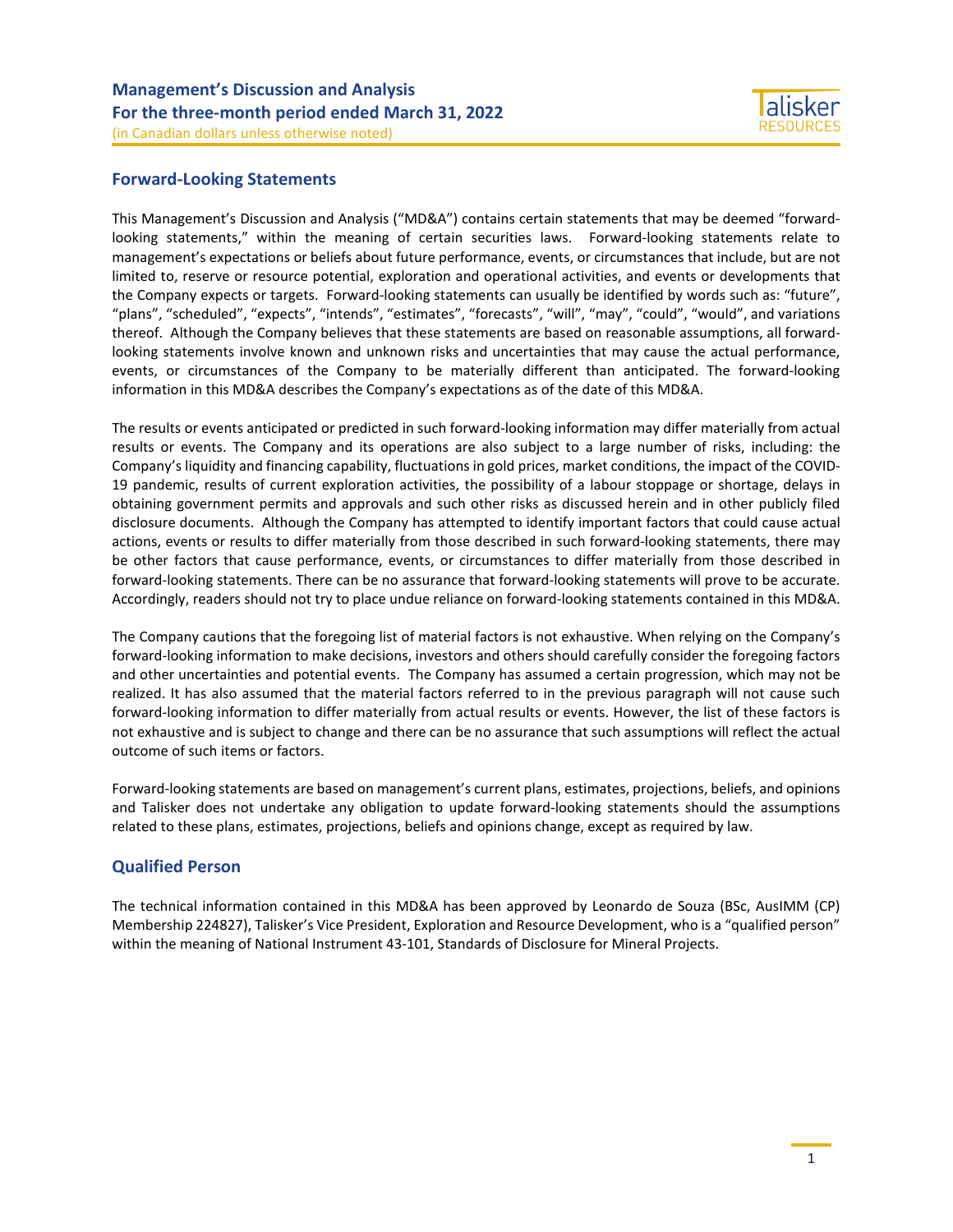

## **Recent Developments, Exploration Properties, Outlook and Strategy**

### **RECENT DEVELOPMENTS**

Talisker Resources Ltd. ("Talisker" or the "Company") is a publicly listed company incorporated in British Columbia and continued in the Province of Ontario. The Company is engaged in exploration and evaluation of mineral properties in British Columbia.

On May 2, 2022, the Company provided an update on the progress of the development of its maiden resource at its 100% owned flagship Bralorne Gold Project. As part of the update, the Company prepared a series of detailed long sections of each vein showing drill hole pierce points along the veins.

Key Points:

- Eleven veins are expected to form the basis of the upcoming resource, six from the Bralorne area, two from King and three from the Pioneer area
- Weighted average grades for the veins range from 6.2 g/t to 16.6 g/t with an overall average of 9.6 g/t
- Average vein widths range from 1.1m to 2.1m with an average of 1.6m
- All defined veins are located from the surface to a depth of 700m
- Defined veins are extensions of known veins and are mostly located within the gaps between the historic mines

It was noted that multiple other veins have been intersected during the drill program, however the Company has not yet confirmed if these veins will have a sufficient number of pierce points or sufficient pierce point spacing to be included in the upcoming maiden resource statement. The Company noted that the weighted average grades may not reflect the final resource grade and are included as a guide to stakeholders only. Vein widths are drill hole intercept widths and are estimated to represent 80 to 90% of the true vein width.

On March 2, 2022, the Company announced that it has closed a bought deal private placement raising total gross proceeds of approximately \$12.5 million. In connection with the private placement, the Company issued an aggregate of 28,000,000 common shares (the "Shares") at a price of \$0.25 per share and 15,593,000 charity flowthrough common shares ("Charity FT Shares") of the Company at a price of \$0.355 per Charity FT Share. The Charity FT Shares will qualify as "flow-through shares" within the meaning of the Income Tax Act.

The gross proceeds from the sale of Charity FT Shares will be used by the Company to incur eligible "Canadian exploration expenses" that will qualify as "flow-through mining expenditures" as such terms are defined in the Income Tax Act related to the Company's projects in Canada. All Qualifying Expenditures will be renounced in favour of the subscribers of the Charity FT Shares effective December 31, 2022.

On February 17, 2022, the Company announced that it has initiated work to update Bralorne's underground mine plan to support an increase in production to a proposed 1,500 tonnes per day. This expanded production would come from within the existing permitted mine boundary and take advantage of both underground and surface infrastructure already in place at the site. Material extracted from this expanded production rate is proposed to initially be hauled offsite for processing at one of the nearby permitted custom milling facilities in British Columbia.

Talisker also announced that discussions had been initiated with the BC Ministry of Energy, Mines and Low Carbon Innovation (EMLI) on steps to complete a permit amendment process for the existing Mine Permit to support the proposed expanded mine production.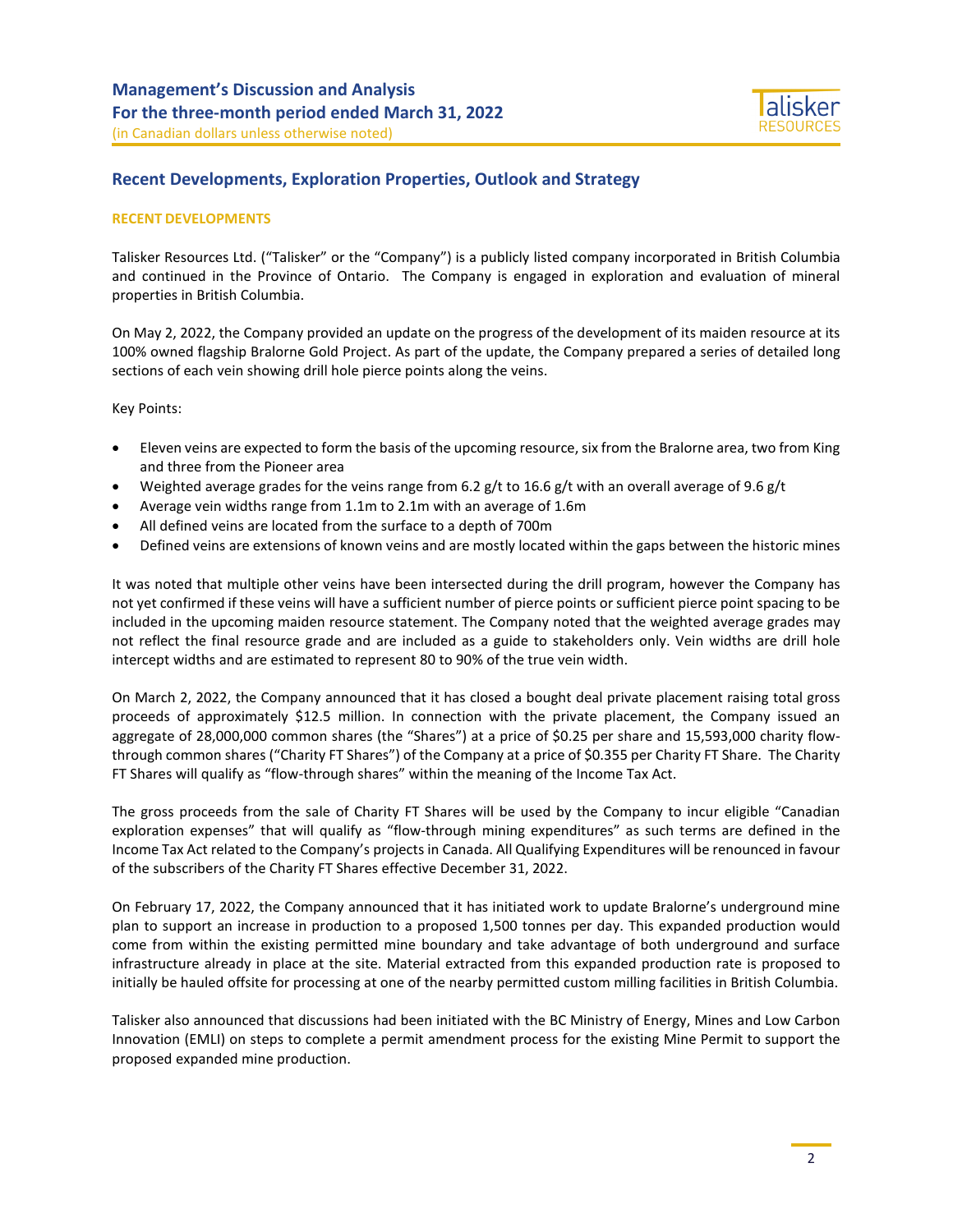

#### *Indigenous Relationships and Engagement*

Talisker prides itself on the meaningful and constructive relationships that have been built with Indigenous communities throughout the southern parts of British Columbia. This includes members of the St'át'imc nations whose lands the Bralorne Gold Mine property is a part of, the St'át'imc are the original inhabitants of the territory which extends north to Churn Creek and to South French Bar; northwest to the headwaters of Bridge River; north and east toward Hat Creek Valley; east to the Big Slide; south to the island on Harrison Lake and west of the Fraser River to the headwaters of Lillooet River, Ryan River and Black Tusk.

Talisker has an Exploration Agreement and close working relationship with one of the St'át'imc communities, the Bridge River Indian Band ("Xwisten").

In the context of the future expansion and development of Bralorne and consistent with commitments under the existing Exploration Agreement, Talisker intends to work with the leadership of Xwisten to advance the development of an Impact Benefit Agreement between Xwisten and Talisker.

All activities being proposed by Talisker in its expansion and permit amendment process will continually be shared with and discussed with the management, technical advisors and leadership of Xwisten to ensure all necessary measures are in place to protect the natural environment, culture and heritage of the Bridge River area.

### *Community Engagement*

Talisker also prides itself on having strong relationships with the communities of southern British Columbia in which the Company operates. This includes Bralorne, the Bridge River Valley and the other communities of the Squamish Lillooet Regional District. The approach of the Company throughout considering the future of the Bralorne mine complex will be to engage openly and transparently, seek input through the conceptualization, design and permitting process, listen and act on concerns when they are brought forward from the community.

### **COVID-19**

The outbreak of COVID-19 in December 2019 resulted in governments worldwide enacting emergency measures to combat the spread of the virus. Measures taken to contain the spread of the virus, including travel bans, quarantines, social distancing, and closures of non-essential services triggered significant disruptions to businesses worldwide, resulting in an economic slowdown. On April 1, 2020, the Company temporarily suspended its operations in British Columbia for good practices in relation to public health measures and out of concern for the Company's employees and out of respect for the Company's Indigenous partners and other local community members who were concerned about the introduction of the virus to the area from outsiders travelling to the Bralorne Gold Project. On May 26, 2020, the Company announced that it had re-commenced drilling operations with new protocols and practices in place to abide by the public health regulations and guidelines. The duration and impact of the COVID-19 pandemic is unclear at this time and as a result, it is not possible for management to estimate the severity of the impact it may have on the financial results and operations of the Company in future periods. It is management's assumption that the Company will continue to operate as a going concern. On July 7, 2020, the Department of Finance proposed to extend the flow-through funds spend period and the look-back rule by one year, including extending the filing requirement for the Part XII.6 tax for the same period. The amendments to enact these proposals were enacted on June 29, 2021. As of March 31, 2022, the Company was to be required to spend approximately \$1,733,000 to be spent by December 31, 2022 in connection with its flow-through offerings (December 31, 2021 - \$897,000).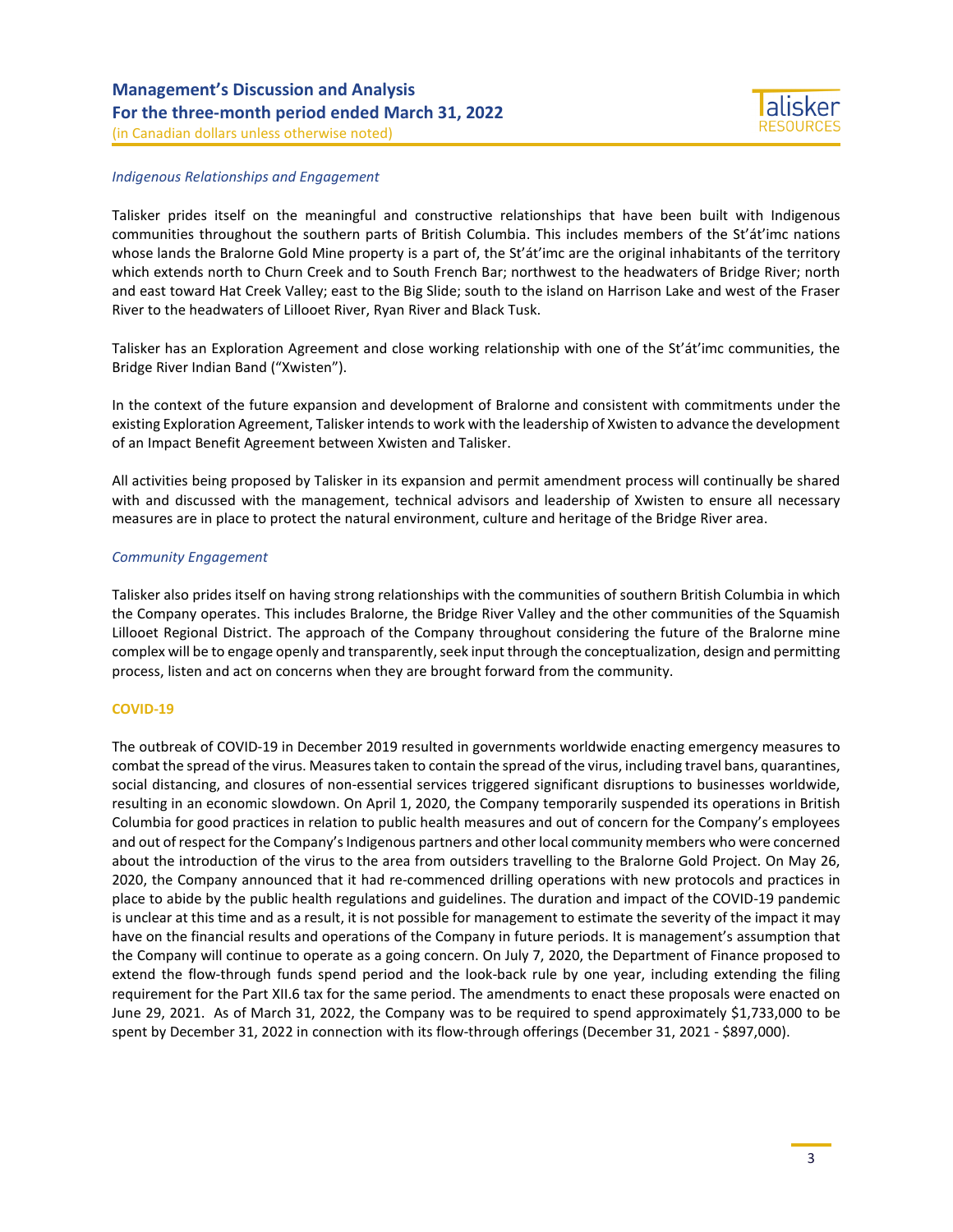

### **EXPLORATION PROPERTIES**

The exploration and evaluation expenses for the Company are summarized as follows:

|                                                | Three months<br>ended<br>March 31,<br>2022 | Three months<br>ended<br>March 31,<br>2021 |
|------------------------------------------------|--------------------------------------------|--------------------------------------------|
| <b>Bralorne Gold Project</b>                   | 8,544,446                                  | \$5,800,336                                |
| Spences Bridge Gold Project                    | 236,509                                    | 628,910                                    |
| Ladner Gold Project                            | 55,418                                     |                                            |
| <b>Exploration and evaluation expenditures</b> | 8,836,373                                  | \$6,429,246                                |

The exploration and evaluation expenses for the Company by expenditure classification is summarized as follows:

|                                                |    | Three months<br>ended<br>March 31,<br>2022 | <b>Three months</b><br>ended<br>March 31,<br>2021 |  |
|------------------------------------------------|----|--------------------------------------------|---------------------------------------------------|--|
| Consulting                                     | Ş. | 241,723                                    | 389,112<br>S.                                     |  |
| Salaries and wages                             |    | 1,113,619                                  | 745,420                                           |  |
| <b>Drilling</b>                                |    | 4,995,150                                  | 3,371,854                                         |  |
| Assays                                         |    | 532,260                                    | 538,392                                           |  |
| Field supplies & administrative                |    | 1,654,970                                  | 1,257,651                                         |  |
| Travel and other                               |    | 40,612                                     | 16,405                                            |  |
| Equipment rentals                              |    | 246,194                                    | 88,033                                            |  |
| Share based payments                           |    |                                            | 6,216                                             |  |
| Equipment repairs and maintenance              |    | 11,845                                     | 16,163                                            |  |
| <b>Exploration and evaluation expenditures</b> | Ś. | 8,836,373                                  | \$6,429,246                                       |  |

The mine care and maintenance costs for the Company by expenditure classification is summarized as follows:

|                                   | Three months<br>ended<br>March 31,<br>2022 | Three months<br>ended<br>March 31,<br>2021 |
|-----------------------------------|--------------------------------------------|--------------------------------------------|
| Consulting                        | 304,948                                    | \$174,838                                  |
| Salaries and wages                | 131,502                                    | 106,288                                    |
| Field supplies and administrative | 87,642                                     | 26,395                                     |
| Assays                            | 3,039                                      | 1,860                                      |
| Share based payments              |                                            | 2,983                                      |
| Equipment repairs and maintenance | 6,350                                      | 15,755                                     |
| Mine care and maintenance costs   | 533,481                                    | 328,119                                    |

Talisker's exploration projects include the Bralorne Gold Project and the recently acquired Ladner Gold Project, both advanced stage projects with significant exploration potential from historical high-grade producing gold mines, as well as its Spences Bridge Gold Project where the Company holds ~85% of the emerging Spences Bridge Gold Belt and several other early stage Greenfields projects listed below. The Company's properties comprise 304,931 hectares over 500 claims, three leases and 197 Crown Grant claims.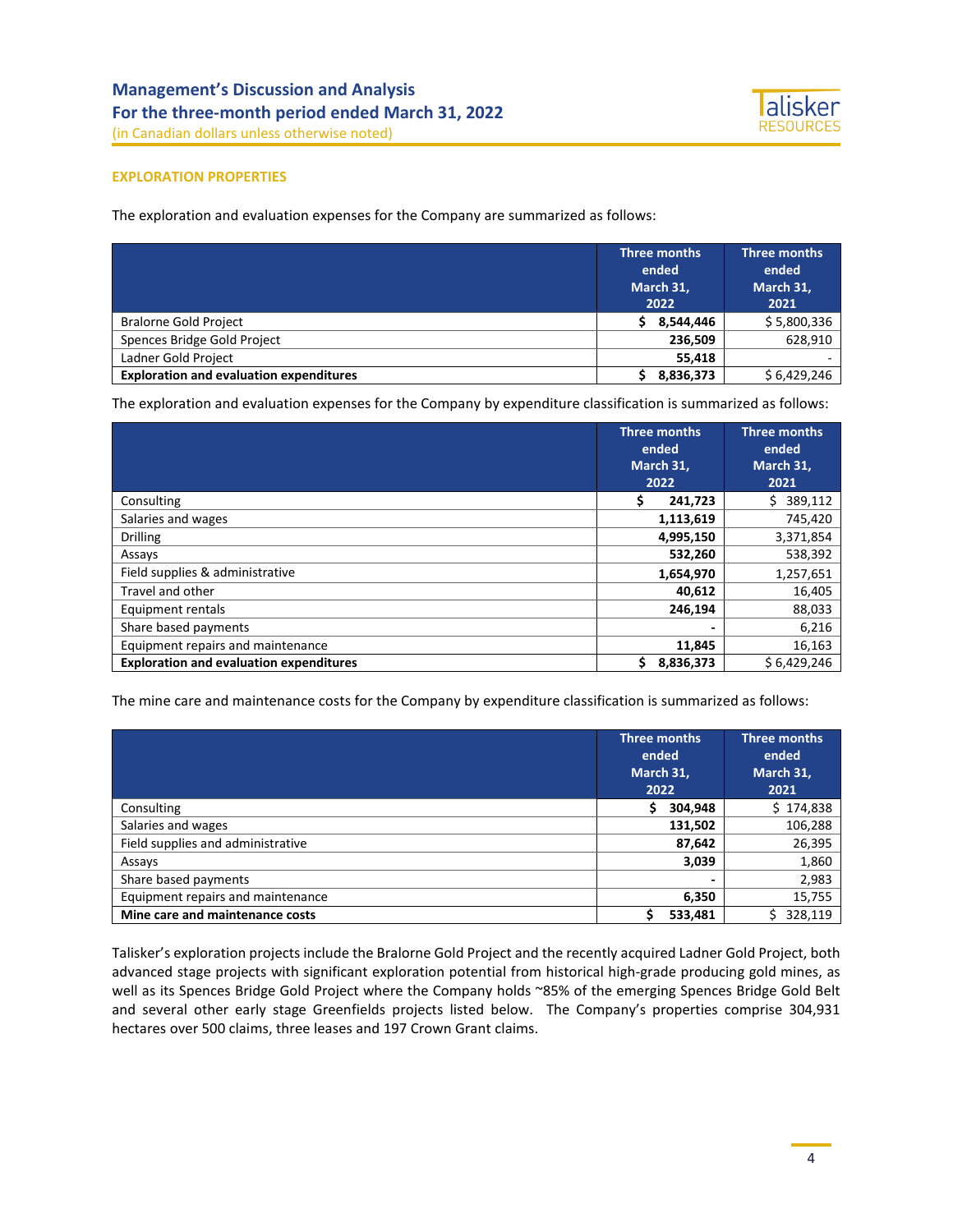



#### **Southern British Columbia Properties**

#### **Bralorne Gold Project**

Located in southern British Columbia, the Bralorne Gold Project comprises the tenure owned by Bralorne Gold Mines Ltd., a wholly-owned subsidiary of Talisker, that comprises several historic mine workings (Pioneer, Bralorne, King and BRX mines) as well as additional tenure acquired by Talisker in 2020 (the Royalle property, the NaiKun Wind Crown Grant claims, the Congress property and the Bralorne Crown Grant Extensions) and claims acquired by Talisker in 2021 (the Pioneer Extension claims), all further described below. With these acquisitions, the Bralorne Gold Project comprises over 14,701 hectares over 73 claims, three leases and 197 Crown Grant claims. The Bralorne Gold mine complex produced approximately 4.2 million ounces of gold at a grade of 17.7 g/t Au from 30 veins in three adjacent mines; Bralorne, Pioneer and King, until eventual closure in 1971 due to depressed gold prices.

Three diamond drills are now operating at the Bralorne Gold Project. A total of 137,891 metres (284 holes) has been drilled since Talisker initiated drilling at the Bralorne Gold Project in February 2020. Currently, there are 2,408 samples at the assay laboratory, which are expected to be received by the Company during Q2 of 2022.

The Bralorne Gold Project tenure held by Bralorne Gold Mines has a current mineral resource estimate of 49,000 tonnes at 0.394 opt for 19,000 ounces in the Measured category, 211,000 tonnes at 0.341 opt for 72,000 ounces in Indicated category, giving a total of 260,000 tonnes at 0.351opt for 91,000 ounces of Measured and Indicated mineral resources, and 317,000 tonnes at 0.231 opt for 78,000 ounces in the Inferred category – see table below.

A technical report (the "Technical Report") prepared in accordance with National Instrument 43-101 – Standards for Disclosure for Mineral Projects ("NI 43-101") in respect of the Bralorne Gold Project was filed on September 2, 2020. The Technical Report has an effective date of July 24, 2020 and includes information on the Bralorne Gold Project up to that date. The current resource estimate is limited to the area between the historic Bralorne and King mines where Avino, the prior owner, concentrated its test mining activities and does not include any of the recent exploration drilling conducted by Talisker since acquiring the Bralorne Gold Project. The Technical Report was prepared by Garth Kirkham as an update to a 2016 technical report "Bralorne Gold Mine, British Columbia, Canada, NI 43-101 Technical Report" prepared for Avino that had an effective date of October 20, 2016. Key assumptions, parameters, and methods used to prepare the estimates are disclosed in the Technical Report which is available on the Company's SEDAR profile.

| <b>Mineral Resource for Bralorne Gold Project</b> |             |                 |               |             |                  |               |             |                                 |               |                 |       |         |  |
|---------------------------------------------------|-------------|-----------------|---------------|-------------|------------------|---------------|-------------|---------------------------------|---------------|-----------------|-------|---------|--|
|                                                   |             | <b>Measured</b> |               |             | <b>Indicated</b> |               |             | <b>Measured &amp; Indicated</b> |               | <b>Inferred</b> |       |         |  |
|                                                   |             |                 | Au            |             |                  | Au            |             | Au                              | Au            |                 | Au    | Au      |  |
| <b>Vein</b>                                       | <b>Tons</b> | Au opt          | <b>Ounces</b> | <b>Tons</b> | Au opt           | <b>Ounces</b> | <b>Tons</b> | opt                             | <b>Ounces</b> | <b>Tons</b>     | opt   | Ounces, |  |
| 51b FW                                            | 8,000       | 0.265           | 2.000         | 29,000      | 0.210            | 6,000         | 38,000      | 0.222                           | 8,000         | 136,000         | 0.203 | 26,000  |  |
| 51bFW/HW                                          |             |                 |               | 25,000      | 0.620            | 16,000        | 25,000      | 0.667                           | 16,000        | 35,000          | 0.415 | 14,000  |  |
| Alhambra                                          | 15.000      | 0.284           | 4.000         | 15.000      | 0.275            | 4,000         | 30.000      | 0.280                           | 8,000         | 9.000           | 0.204 | 2,000   |  |
| ВK                                                | 21,000      | 0.481           | 10,000        | 47.000      | 0.351            | 16,000        | 68,000      | 0.391                           | 26,000        | 35,000          | 0.184 | 6,000   |  |
| BK-9870                                           | 6,000       | 0.548           | 3,000         | 7,000       | 0.277            | 2,000         | 13,000      | 0.396                           | 5,000         | 2,000           | 0.243 | 1,000   |  |
| <b>BKN</b>                                        |             |                 |               | 35,000      | 0.380            | 13.000        | 35,000      | 0.380                           | 13,000        | 44,000          | 0.314 | 14,000  |  |
| Prince                                            |             |                 |               |             |                  |               |             |                                 | O             | 12,000          | 0.173 | 2,000   |  |
| Shaft                                             |             |                 |               | 40.000      | 0.283            | 11.000        | 40.000      | 0.283                           | 11,000        | 24,000          | 0.283 | 7,000   |  |
| Taylor                                            |             |                 |               | 13,000      | 0.174            | 2,000         | 1,000       | 0.174                           | 3,000         | 21,000          | 0.235 | 5,000   |  |
| <b>TOTAL</b>                                      | 49,000      | 0.394           | 19,000        | 211,000     | 0.341            | 72,000        | 260.000     | 0.351                           | 91,000        | 317,000         | 0.231 | 78,000  |  |

Notes:

1. Numbers are rounded and therefore may not add up exactly.

2. Mineral Resources reported demonstrate reasonable prospect of eventual economic extraction, as required under NI 43- 101. Mineral Resources are not Mineral Reserves and do not have demonstrated economic viability.

3. The Mineral Resources may be materially affected by environmental, permitting, legal, marketing, and other relevant issues.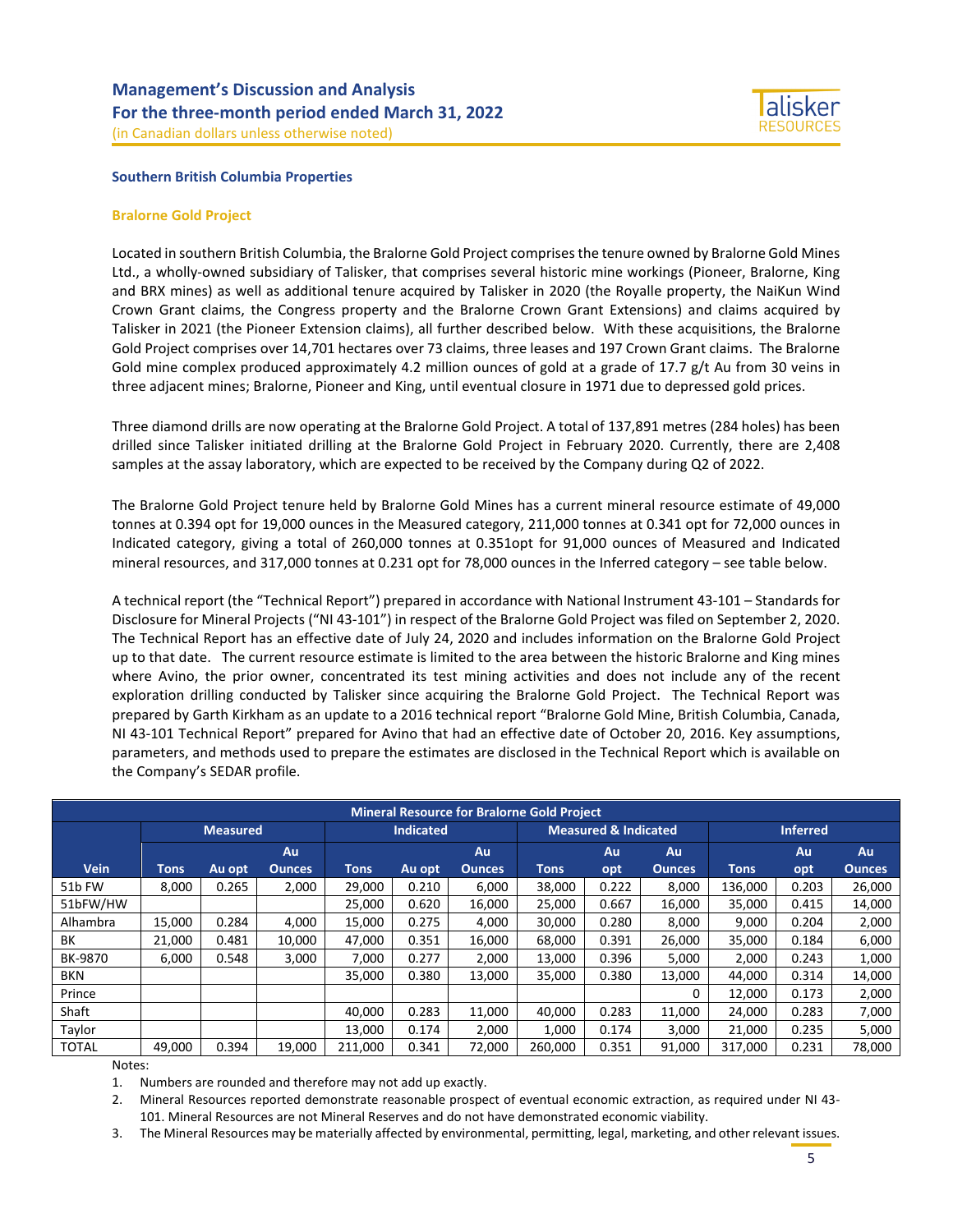

(in Canadian dollars unless otherwise noted)

4. Inferred mineral resources are considered too speculative geologically to have economic considerations applied to them that would enable them to be categorized as mineral reserves. However, it is reasonably expected that the majority of Inferred Mineral Resources could have been upgraded to Indicated Resources.

## **Exploration Drill Program**

On March 22, 2022, the Company announced multiple high-grade results from the historic ownership gap between the Bralorne and Pioneer mines. This area had been underexplored historically, yet data supported the continuation of the vein system between the two historic mines. Drill holes released are located within the Bralorne East and Pioneer Blocks. Multiple new, unmodelled veins were intersected around the 51 vein. Hole SBP-2021-020 intersected high-grade gold highlighted by 21.50 g/t Au over 2.00 metres within 7.39 g/t Au over 6.00 metres (New Vein). Hole SBP-2021-015 intersected two veins highlighted by 16.24 g/t Au over 1.50 metres (51 Vein) and 12.30 g/t Au over 1.00 meters (New Vein). Hole SBP-2021-013 intersected 17.35 g/t Au over 1.00 metres within 9.49 g/t Au over 2.00 metres (New Vein). Modelling of the vein system and additional drilling in this area is required to understand the strike and dip potential.

Details on the drill program including assay results are included in press releases dated April 1st, May 5<sup>th</sup> and 26<sup>th</sup>, June 9<sup>th</sup>, July 6<sup>th</sup> and 16<sup>th</sup>, September 8<sup>th</sup>, October 19<sup>th</sup> and November 26<sup>th</sup>, 2020 as well as January 19<sup>th</sup>, February 2<sup>nd</sup> and 23<sup>rd</sup>, March 16<sup>th</sup>, April 7<sup>th</sup>, 19<sup>th</sup>, 20<sup>th</sup> and 26<sup>th</sup>, May 31<sup>st</sup>, June 22<sup>nd</sup> and 29<sup>th</sup>, August 9<sup>th</sup> and 31<sup>st</sup>, September 7<sup>th</sup>,  $9^{th}$ , 16<sup>th</sup>, 22<sup>nd</sup> and 28<sup>th</sup>, October 13<sup>th</sup>, 18<sup>th</sup> and 25<sup>th</sup>, November 2<sup>nd</sup>, 9<sup>th</sup> and 22<sup>nd</sup>, 2021 and January 13<sup>th</sup> and 25<sup>th</sup>, February 1st, 8<sup>th</sup>, 15<sup>th</sup> and 28<sup>th</sup>, March 9<sup>th</sup> and 22<sup>nd</sup>, April 5<sup>th</sup>, May 2<sup>nd</sup>, 2022. A total of 137,891 metres (284 holes) has been drilled since Talisker initiated drilling at the Bralorne Gold Project in February 2020.

### **Ladner Gold Project**

Located in southern British Columbia, the Ladner Gold Project is comprised of mineral claims over an area of approximately 28 by 5 kilometres (14,380 hectares) covering the northern part of the Coquihalla Gold Belt. The property is accessible by the Coquihalla Highway, with the former Carolin Gold Mine located approximately 6 kilometres from the Coquihalla Highway. The Ladner Gold Project has excellent infrastructure and an existing mine permit (1,300 tonnes per day), tailings storage facility, mine site and mill site. New Carolin's most recent technical report titled "Technical Report on the Ladner Gold Project, British Columbia" with an effective date of May 29, 2015 (the "Ladner Gold Technical Report") provides for a combined total of 691,540 inferred ounces of gold (including 12,132,000 tonnes grading 1.53 g/t gold for 607,000 oz at the Carolin Mine, 3,575,000 tons grading 0.69 g/t gold for 79,540 oz at the McMaster Zone, and 93,000 tons grading 0.053 oz/ton for 5,000 oz at the Tailings deposit). Key assumptions, parameters, and methods used to prepare the mineral resource estimate are disclosed in the Technical Report, which is available under New Carolin's issuer profile at [www.sedar.com.](http://www.sedar.com/) More recent exploration results include a 2018 drill hole (18NC10) that intersected 93m averaging 1.39 g/t Au, including 7m of 5.75 g/t gold. Historic exploration drill results at the Carolin Mine were highlighted by 17.05 g/t Au over 10m (hole 716-6), 10.85 g/t Au over 21.4m (hole 600-3) and 4.97 g/t Au over 62.3m (hole IU-37).

Post acquisition on September 16, 2021, Talisker commenced planning for exploration activities and completed a small Phase 2 soil geochemistry program over the main zone in October. As of the date of this MD&A, full assay results have not been received. Exploration activities are expected to continue in the second quarter of 2022 and will include soil sampling and target generation. Also in 2022, the Company plans to initiate a geological mapping program focused on areas with known mineral showings and areas of promising historical exploration results.

### **Spences Bridge Gold Project**

The Spences Bridge Gold Project consists of a 203,029 hectares (136 claims) land package covering ~85% of the Spences Bridge Gold Belt in southern British Columbia and comprises the Company's Spences Bridge and Blustry Mountain claims. The Spences Bridge Gold Project, among other properties, was acquired from Sable Resources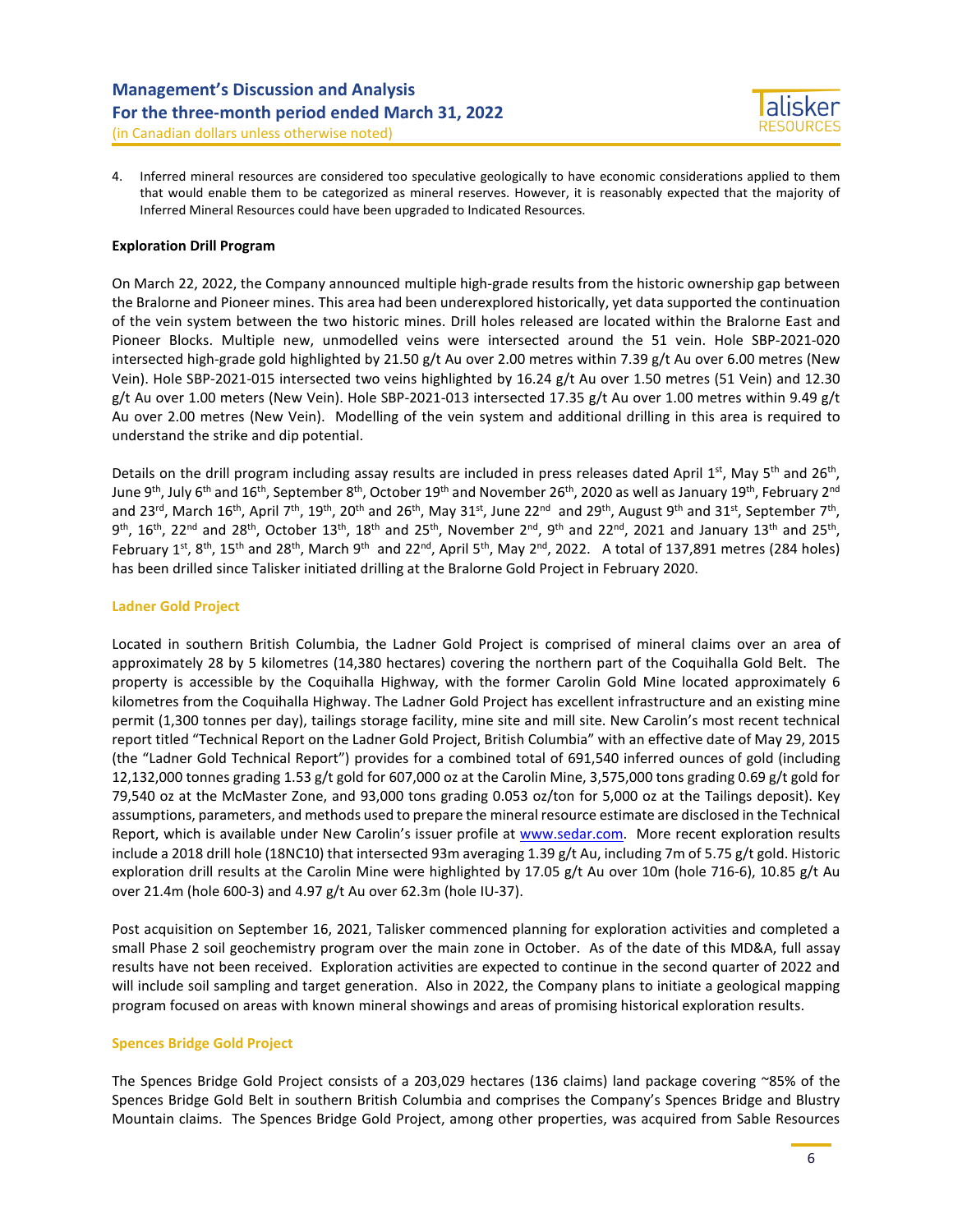(in Canadian dollars unless otherwise noted)

Ltd. ("Sable") and since the acquisition in April 2019, the Company has been actively involved in negotiations with small third party claim holders with a view to fully consolidate the belt. In connection with the acquisition, the Company assumed a strategic alliance that Sable had entered into with Westhaven Ventures Inc. ("Westhaven") which owns the Shovelnose Project, Prospect Valley, Skoonka and Skoonka North properties that are contiguous to the Company's claims. The strategic alliance provides for an agreement whereby any ground staked within 5 kilometres of Westhaven's existing projects will be subject to a 2.5% net smelter royalty ("NSR"). Additionally, Westhaven has a 30 day right of first refusal for any properties within the same 5 kilometre radius.

## **Dora-Merritt Property Option**

On May 31, 2019, Talisker entered into a purchase agreement for the Dora-Merritt property comprising six mineral claims, totaling 374.05 hectares, which agreement provides the Company with an option to acquire 100% of the Dora-Merritt property mineral claims which are contiguous to the Company's Spences Bridge Gold Project (the "Dora Gold property"). Under the term of the option agreement, Talisker paid \$10,000 in cash and agreed to pay \$10,000 and 50,000 common shares of Talisker on May 31, 2020, and May 31, 2021; \$20,000 and 50,000 common shares of Talisker on May 31, 2022; \$50,000 and 150,000 common shares of Talisker on May 31, 2023; and to spend a minimum of \$50,000 per year over five years. The option agreement is also subject to a share bonus of one common share per ounce of gold equivalent in the inferred or greater category to a maximum of 250,000 common shares and a 2% NSR. The Company has the right to purchase 50 per cent of the NSR for \$1 million.

The Company initiated drill permitting and received approval early March 2021 for a planned 3,350 metre diamond drill program in 13 proposed drill holes. The drill program is designed to test the 1,000 metre strike extent of the main zone of outcropping altered rhyolite dike hosting low-sulphidation epithermal veins, as well the outboard Ryholite, Snake, and SC zones.

### **Lola Property**

The Lola property is centered on a major crustal suture zone, 20 kilometress south of the Elizabeth gold mine and is prospective for low-intermediate sulphidation gold systems. The Lola property is located in south central British Columbia 35 kilometress from Lillooet. The property is comprised of seven mineral claims that encompass an area of 10,944 hectares.

### **Remington Property**

The Remington property is in an emerging gold belt prospective for low-intermediate sulphidation systems and mesothermal gold systems located north of the historic Bralorne Gold Camp. Staked as part of the Spences Bridge Gold Project consolidation in advance of the Bralorne acquisition, the Remington Property is located in central British Columbia near the town of Goldbridge. The property has not been systematically mapped and has been never drilled. The Company is exploring the Remington property as a separate project with the same systematic greenfields exploration strategy with the purpose of generating a prospect pipeline for the Bralorne Gold Project. The project consists of 24 mineral titles totalling 34,001 hectares.

## **Blue Jay Property**

The Blue Jay property consists of five claim blocks totaling 2,753 hectares located 30 minutes north of Rock Creek, British Columbia.

## **Golden Hornet Property Option**

The Hornet Zone represents an intrusion-related gold system (IRGS) where mineralization and alteration intensity is controlled by localized structures, lithologic contacts, and pre-mineralizing event veins and breccias, providing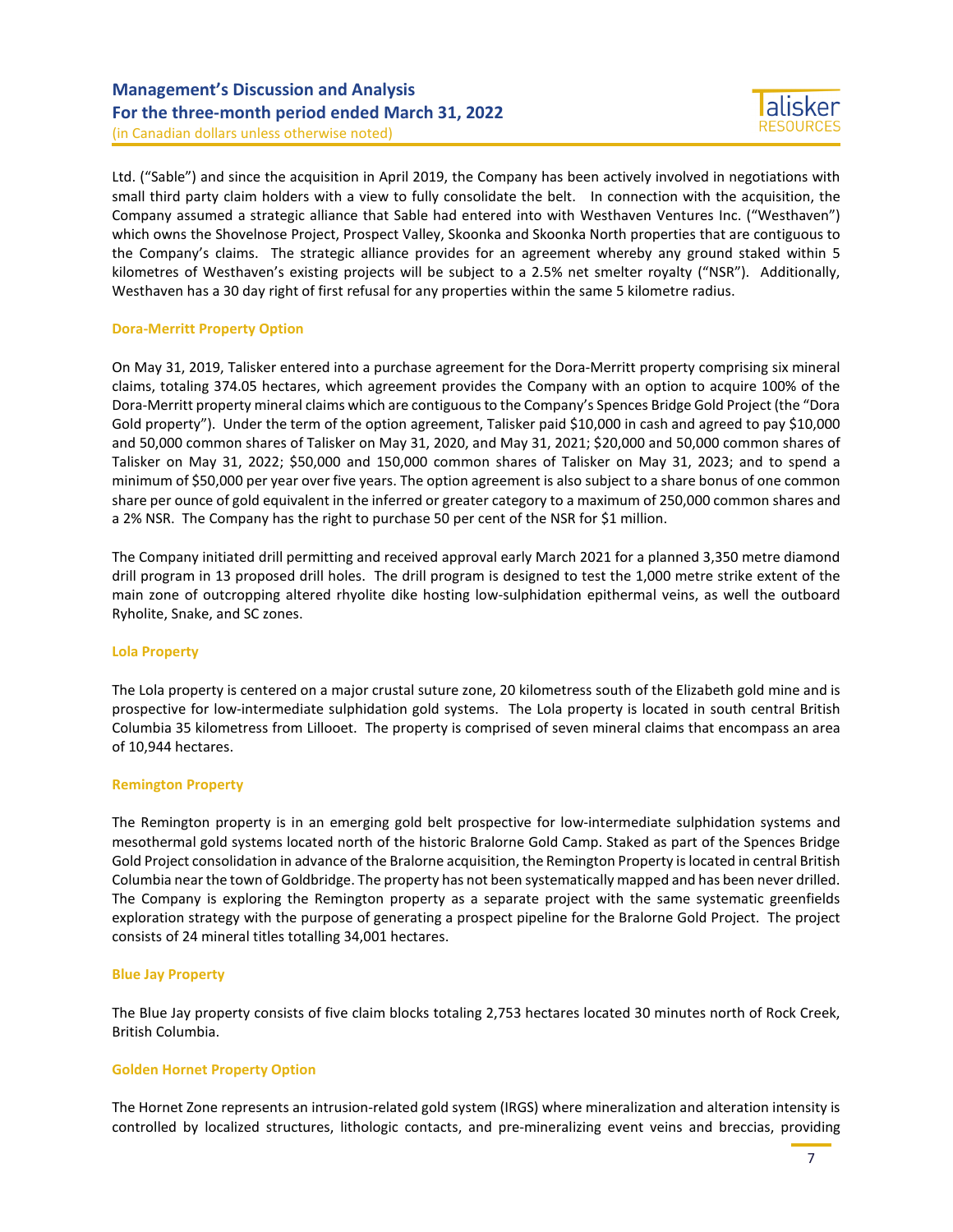

(in Canadian dollars unless otherwise noted)

permeable conduits for later ore-forming hydrothermal fluids. The Hornet Zone exhibits a strong alteration zonation decreasing inboard into the host diorite unit from silica+/-biotite- sericitetosericite-chlorite+/-epidote. Strong continuity of mineralized breccia and vein zones is observed between drill holes. Mineralized structures are pierced at roughly orthogonal angles to drill core axis, and therefore true width of intersected intervals are estimated to be 80-90% of observed widths.

On January 28, 2020, the Company entered into an option agreement for the Golden Hornet property. The Golden Hornet property comprises 13 mineral claims encompassing 2,206.03 hectares that are contiguous to the Company's existing Blue Jay property. The Golden Hornet project is centered on a multi-phase intrusive complex hosting disseminated and massive sulfides in structures, veins and fracture networks. Under the term of the option agreement, Talisker can acquire 100% of the Golden Hornet property in exchange for payments totaling \$145,000 in cash and 575,000 common shares, payable as to \$10,000 cash on signing and 50,000 common shares, \$10,000 in cash and 50,000 common shares on the first anniversary, \$25,000 cash and 75,000 common shares on the second anniversary, \$50,000 cash and 150,000 common shares on the third anniversary, and \$50,000 cash and 250,000 common shares on the fourth anniversary and to expend \$60,000 per year over four years. The option agreement is also subject to a share bonus of one common share per ounce of gold equivalent in the inferred or greater category to a maximum of 200,000 common shares and a 2% NSR. Talisker has the right to purchase 100% of the NSR for \$1 million.

## *Barnato Overview*

Three kilometres north of the Golden Hornet Project, the Barnato prospect comprises several quartz- sulphide veins with disseminated and fracture filled sulphide zones over a 500 x 200 metre wide area with the potential to extend vein zones to 1,000 metres along strike. All observed veins are hosted within a diorite body intruding into hornfels metasediments. Alteration assemblages at Barnato resemble those observed at the Hornet Zone which includes proximal strong sericite-pyrite alteration proximal to veins with a distal chlorite-epidote assemblage. Veins trend NE-E at Barnato which is a significant contrast from N- NE trending veins at the Hornet Zone. Barnato presents a new zone in addition to multiple zones observed in the initial soil program initiated by Talisker in 2021. Gold grades at Barnato are considerably higher than those observed at the Hornet Zone in addition to low-grade gold mineralization associated with disseminated sulphide and interstitial fracture veinlets further elucidating bulk-tonnage potential at Barnato.

## **Tulox Property**

The Tulox property is located 55 kilometres north of Kamloops within the Bonaparte Plateau region. The property consists of 22 mineral claims totalling 13,720.9 hectares. Drilling undertaken by Sable in 2018 identified a low-grade gold system hosted within a series of mafic dykes located along a northwest trending contact between two polyphase early Jurassic intrusives.

## **OUTLOOK AND STRATEGY**

In the second and third quarters of 2022, Talisker's focus will be on the completion of the current drill program and the preparation and submission of an updated National Instrument 43-101 technical report for the Bralorne Gold Project. The Company sees this first resource as a major milestone which will lay the foundation for resource expansion and economic studies. In addition, Talisker will undertake exploration activities on its greenfields projects to maintain mineral claims in good standing and advance drill permit applications.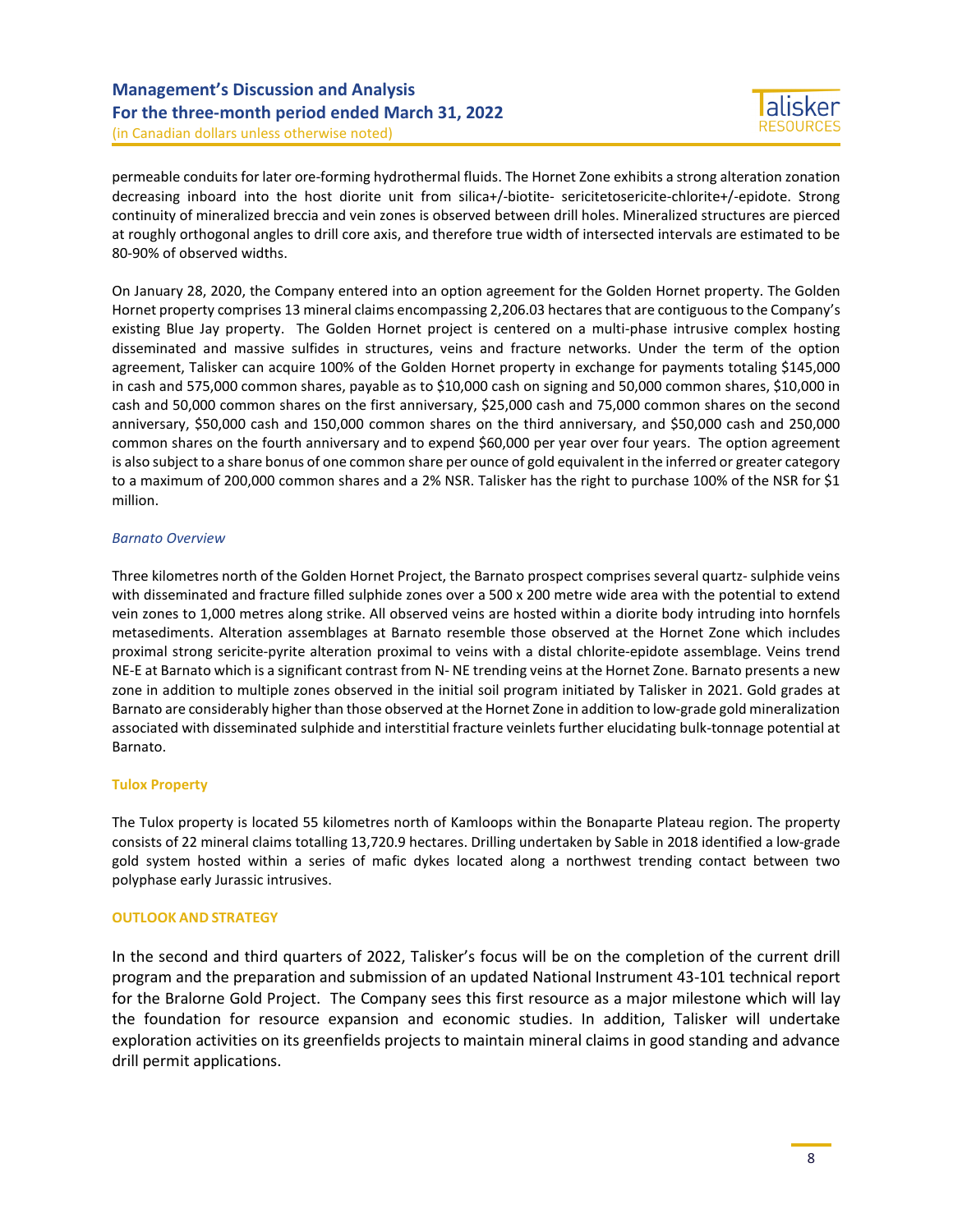

## **Summarized Financial Results**

### **RESULTS OF OPERATIONS**

For the three-month period ended March 31, 2022, net loss amounted to \$5,285,658, compared to a net loss of \$3,198,914 in 2021. The loss for the three-month period ended March 31, 2022 included \$749,073 (2021 - \$19,000), in losses related to the Company's ownership interest in TDG Gold. The increased net loss is primarily due to an increase in exploration and evaluation expenditures as the Company's increased exploration activity primarily at the Company's Bralorne Gold Project, which is the Company's main exploration focus, with remaining expenditures fairly consistent with the prior period, offset by an income tax recovery of \$6,986,000 upon renunciation of flow-through expenditures with the Canada Revenue Agency.

### **Expenses**

### *For the three-month periods ended March 31, 2022 and 2021:*

Expenses of \$11,390,143 for the three-month period ended March 31, 2022, increased in comparison with expenses of \$8,601,909 for the three-month period ended March 31, 2021. The increase for the period is primarily due to the following variances with remaining expenditures remaining consistent between the two periods:

- Exploration and evaluation expenses increased to \$8,836,373 for the three-month period ended March 31, 2022 from \$6,429,246 for the same period in 2021. The increase is due to the increased exploration at the Bralorne Gold Project driven primarily by drilling costs of \$4,995,150 (2021 - \$3,371,854). Costs have increased based on the timing of exploration activities as budgeted and current exploration plans.
- Mine care and maintenance costs increased to \$533,481 for the three-month period ended March 31, 2022, from \$328,119 for the same period in 2021. The increase is due to an increase in water treatment cost of \$176,998 (2021 - \$83,643) as well as environmental costs at \$356,483 (2021 - \$244,476).
- Consulting and management expenses remained consistent at \$862,153 for the three-month period ended March 31, 2022, from \$820,491 for the three-month period ended March 31, 2021. The amount was consistent between the two periods.
- Administration costs increased from \$309,349 for the three-month period ended March 31, 2022 to \$457,321 for the three-month period ended March 31, 2022. Administration costs vary based on the level of activity and overhead costs incurred during each period with the expense increasing during the current quarter including the operations of New Carolin.
- Share-based payments increased, amounting to \$48,483 for the three-month period ended March 31, 2022 from \$29,587 for the same period in 2021. Share-based payments vary based on the number of options and RSUs issued in the period and their related valuation. See note 16 of the unaudited interim consolidated financial statements for the three-month period ended March 31, 2022 and 2021 for details on options and RSUs issued.
- Public company costs decreased from \$488,901 for the three-month period ended March 31, 2021 to \$290,532 for the three-month period ended March 31, 2022. The amount varies based on the timing of various shareholder communications, and decreased due to overall decreases in activity.
- Travel and other costs increased from \$30,369 for the three-month period ended March 31, 2021 to \$52,323 for the three-month period ended March 31, 2022. The increase is due to increased overall travel as pandemicrelated restrictions ease.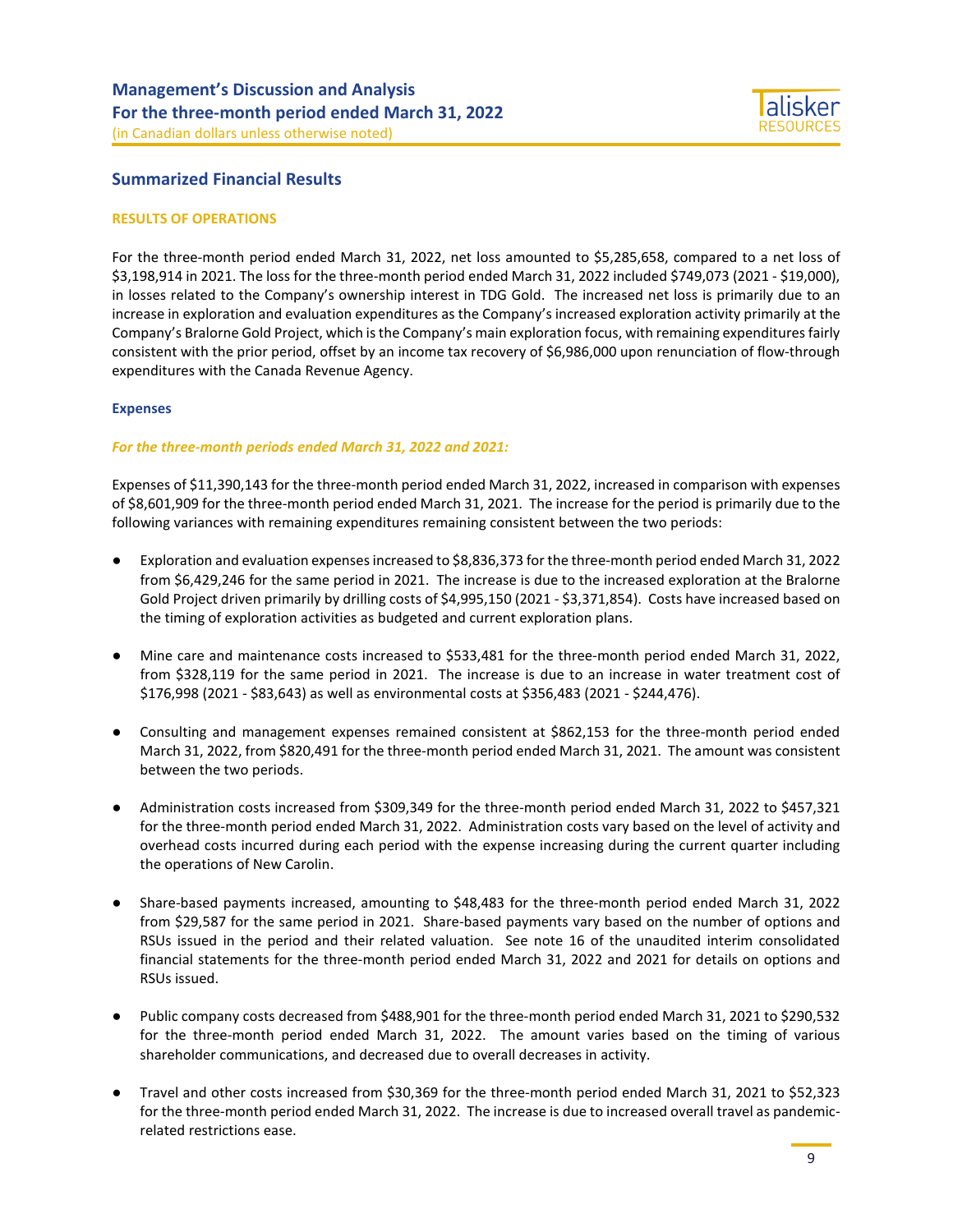(in Canadian dollars unless otherwise noted)

● Depreciation of property, plant and equipment increased from \$165,847 for the three-month period ended March 31, 2021 to \$309,477 for the three-month period ended March 31, 2022. The increase is due to acquisition of property, plant and equipment and a resulting larger capital asset pool being depreciated.

## **Other Income/Expenses**

The Company recorded interest accretion expense of \$143,833 (2021 - \$65,722) during the three-month period ended March 31, 2022, representing interest accretion on the asset retirement obligations in connection with the Bralorne Gold Project and Ladner Lake Project.

The Company recorded an income tax recovery of \$6,986,000 (2021 - \$5,480,000) during the three-month period ended March 31, 2022, upon the filing of renunciation documents with the Canada Revenue Agency which occurred during the three-month period ended March 31, 2022.

## **SELECTED FINANCIAL INFORMATION**

The information below should be read in conjunction with the Company's condensed interim financial statements and related notes and the Company's audited annual consolidated financial statements and related notes. The following is for the periods ended:

|                                    | <b>Three Month Period</b><br><b>Ended</b><br>March 31, 2021 | Year<br><b>Ended</b><br><b>December 31, 2021</b> | Year<br><b>Ended</b><br><b>December 31, 2020</b> |
|------------------------------------|-------------------------------------------------------------|--------------------------------------------------|--------------------------------------------------|
|                                    | Ś                                                           | Ś                                                |                                                  |
| Loss<br>- net loss                 | (5,285,658)                                                 | (37,693,898)                                     | (15, 734, 051)                                   |
| Loss per share<br>- net loss       | 0.00                                                        | (0.15)                                           | (0.09)                                           |
| Total assets at end of period/year | 60,465,208                                                  | 60,739,750                                       | 60,428,300                                       |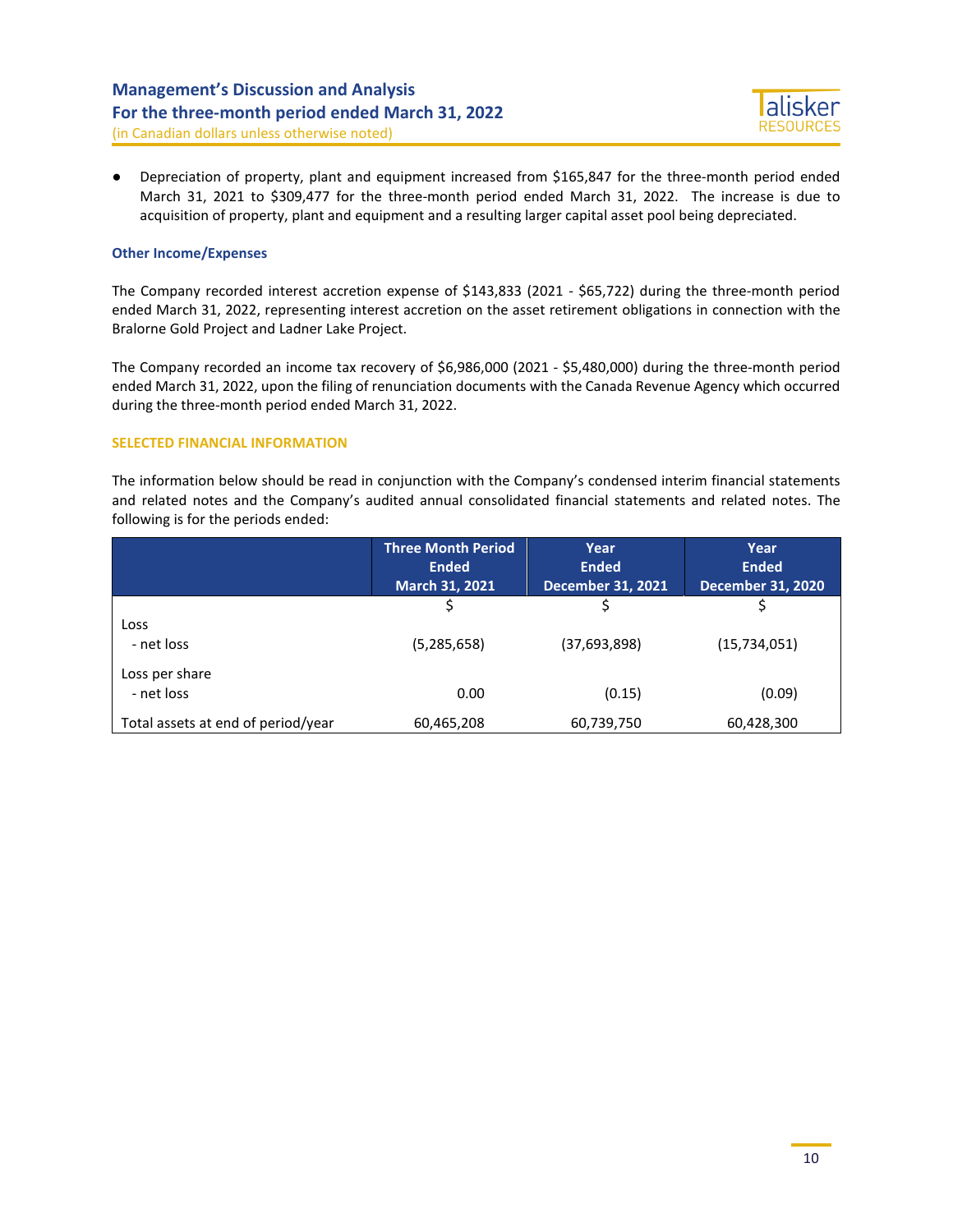

#### **SUMMARY OF QUARTERLY RESULTS**

The following tables set forth selected financial information for each of the Company's eight most recently completed quarters:

|                                                 | Q1 2022       | Q4 2021        | Q3 2021        | Q2 2021        |
|-------------------------------------------------|---------------|----------------|----------------|----------------|
|                                                 |               |                |                |                |
| Expenses                                        | (11,390,143)  | (11, 344, 993) | (11, 946, 429) | (10, 266, 516) |
| Other income (expense)                          | (879, 628)    | (1, 391, 349)  | 876,972        | (407,687)      |
| Foreign exchange gain (loss)                    | (1,887)       | (7, 168)       | (8,596)        | 782            |
| Income tax recovery                             | 6,986,000     |                |                |                |
| Net loss                                        | (5, 285, 658) | (12, 743, 510) | (11,078,053)   | (10,673,421)   |
| Basic and fully diluted income (loss) per share | 0.00          | (0.05)         | (0.04)         | (0.04)         |
| Total assets at end of period                   | 60,465,208    | 60,739,750     | 63,097,876     | 63,641,412     |

|                                        | Q1 2021       | Q4 2020                  | Q3 2020       | Q2 2020     |
|----------------------------------------|---------------|--------------------------|---------------|-------------|
| Expenses                               | (8,601,909)   | (7,558,870)              | (6, 124, 732) | (2,943,460) |
| Other expense (income)                 | (74, 508)     | 4,144,435                | (90, 614)     | 99,302      |
| Foreign exchange loss (gain)           | (2, 497)      | 1,489                    | (3,280)       | (756)       |
| Income tax recovery                    | 5,480,000     | $\overline{\phantom{a}}$ |               |             |
| Net loss                               | (3, 198, 914) | (3,412,946)              | (6,218,626)   | (2,844,914) |
| Basic and fully diluted loss per share | (0.01)        | (0.02)                   | (0.03)        | (0.02)      |
| Total assets at end of period          | 55,116,888    | 60,428,300               | 64,232,670    | 46,951,948  |

Expenses have fluctuated somewhat quarter over quarter ranging from a low of \$2,943,460 in the second quarter of 2020 to a high of \$11,946,429 in the third quarter of 2021. Expenses were lower throughout the first few quarters of 2020, coinciding with the start of the pandemic and have picked up throughout 2020 and 2021 and continuing into the first quarter of 2022. Expenses fluctuate based on budget and exploration plans.

### **Disclosure of Outstanding Share Data as of May 13, 2022**

|                                                                          | <b>Authorized</b> | <b>Outstanding</b>                                                                                                                                                                         |
|--------------------------------------------------------------------------|-------------------|--------------------------------------------------------------------------------------------------------------------------------------------------------------------------------------------|
| Voting or equity<br>securities issued and<br>outstanding                 | Unlimited         | 329,788,818 common shares                                                                                                                                                                  |
| Securities convertible or<br>exercisable into voting or<br>equity shares |                   | a) Options to acquire up to 18,955,000 common shares<br>b) 1,170,000 RSU's to acquire up to nil common shares<br>5,001,302 Warrants exercisable to acquire common<br>shares of the Company |

### **Off-Balance Sheet Arrangements**

The Company had no off-balance sheet arrangements as of March 31, 2022.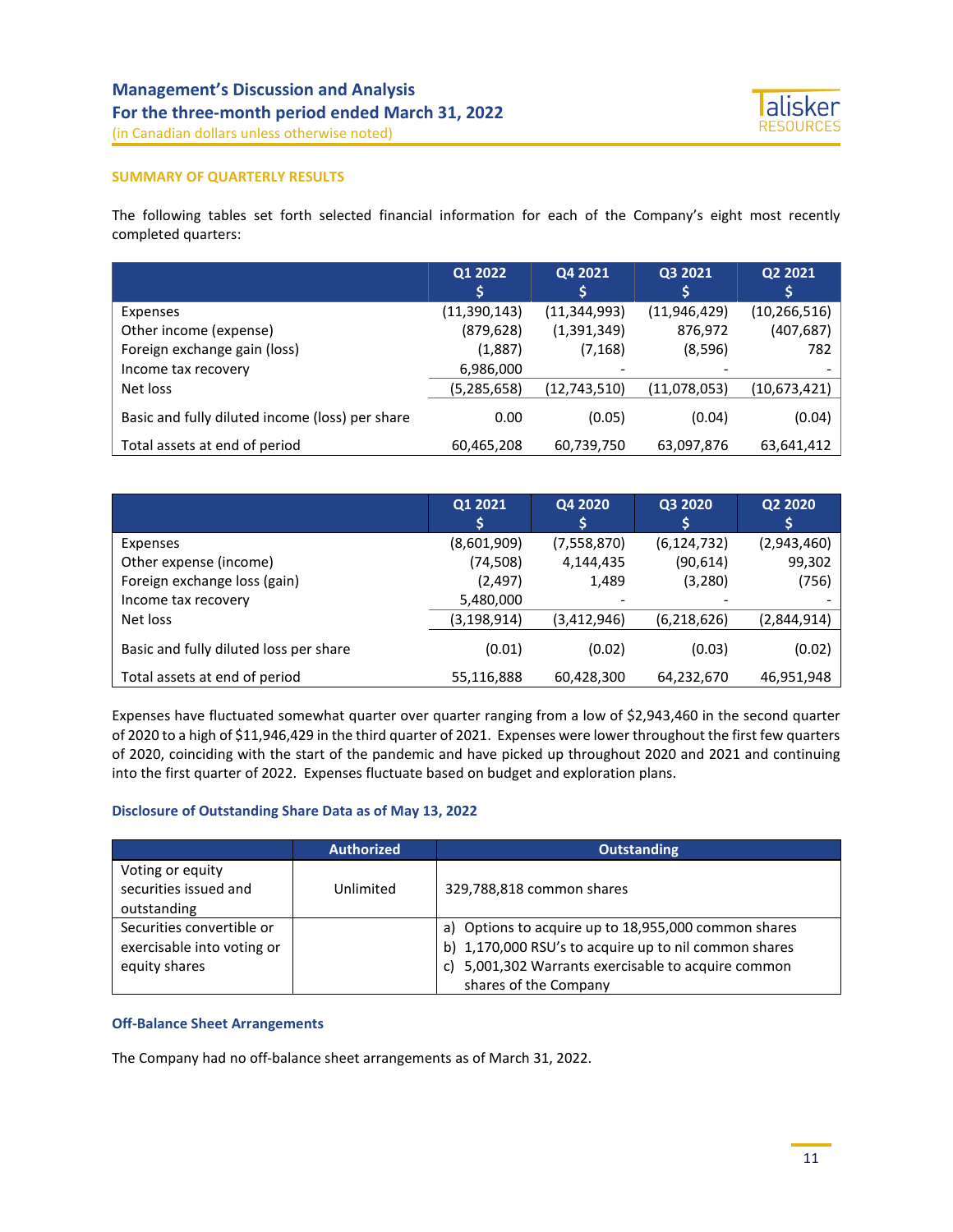## **Financial Instruments and Other Instruments**

The Company's financial instruments consist of cash and cash equivalents, marketable securities, reclamation deposits, accounts payable and accrued liabilities and equipment loan and leases payable. It is management's opinion that the Company is not exposed to significant interest, currency or credit risks arising from these financial instruments and that the fair values of these financial instruments approximate their carrying values.

## **Dividends**

The Company has neither declared nor paid any dividends on its common shares. The Company intends to retain its earnings, if any, to finance growth and expand its operation and does not anticipate paying any dividends on its common shares in the foreseeable future.

## **LIQUIDITY AND CASH FLOWS**

The Company ended the first quarter of fiscal 2022 with cash of \$12,978,353, compared to \$12,571,890 as at December 31, 2021. The Company had working capital (current assets – current liabilities) of \$7,172,171 as at March 31, 2022 compared to working capital of \$6,558,458 as at December 31, 2021.

Working capital is a non-IFRS measurement with no standardized meaning under IFRS. Working capital was calculated as the total of cash and cash equivalents of \$12,978,353, amounts receivable of \$891,298, inventory of \$100,366, prepaid expenses of \$738,006, less accounts payable and accrued liabilities of \$7,125,031, RSU liability of \$103,537 and current portion of lease obligation of \$307,284.

Cash used by operating activities was \$11,201,847 for the three-month period ended March 31, 2022 compared to cash used by operating activities of \$5,977,296 for the three month period ended March 31, 2021. Cash flows used by operating activities increased in line with increases in exploration activities at the Company's properties.

Cash flows used in investing activities was \$74,943 for the three-month period ended March 31, 2022, compared to cash used in investing activities of \$161,175 for the three-month period ended March 31, 2021. Investing activities mainly related to purchases of property, plant and equipment as well as investments in marketable securities and restricted cash requirements. The amount of cash used by investing activities was lower in the period primarily due to deposits of \$nil (2021 - \$58,300) related to reclamation bonding requirements in connection with site reclamation obligations, as well as additions to property, plant and equipment, mainly due to the current camp construction resulting in additions of \$49,943 (2021 - \$92,875).

Cash flows provided by financing activities were \$11,683,253 for the three-month period ended March 31, 2022, compared to \$288,648 for the three-month period ended March 31, 2021. The amount of cash provided by financing activities was higher in the current period primarily due to private placements and exercises of options and warrants completed during the three-month period ended March 31, 2022 of 43,593,000 shares (2021 – 1,225,000 shares) for net proceeds of \$11,756,409 (2021 - \$367,500).

It is not possible to predict if or when the Company will achieve profitable levels of operations as the Company is in the exploration stage. As at March 31, 2022, the Company had working capital of \$7,172,171 (December 31, 2021 -\$6,558,458).

The consolidated financial statements have been prepared on a going concern basis. The going concern basis assumes that the Company will continue in operation for the foreseeable future and will be able to realize its assets and discharge its liabilities and commitments in the normal course of business. The Company had a net loss during the three-month period ended March 31, 2022, of \$5,285,658 and an accumulated deficit of \$74,337,427.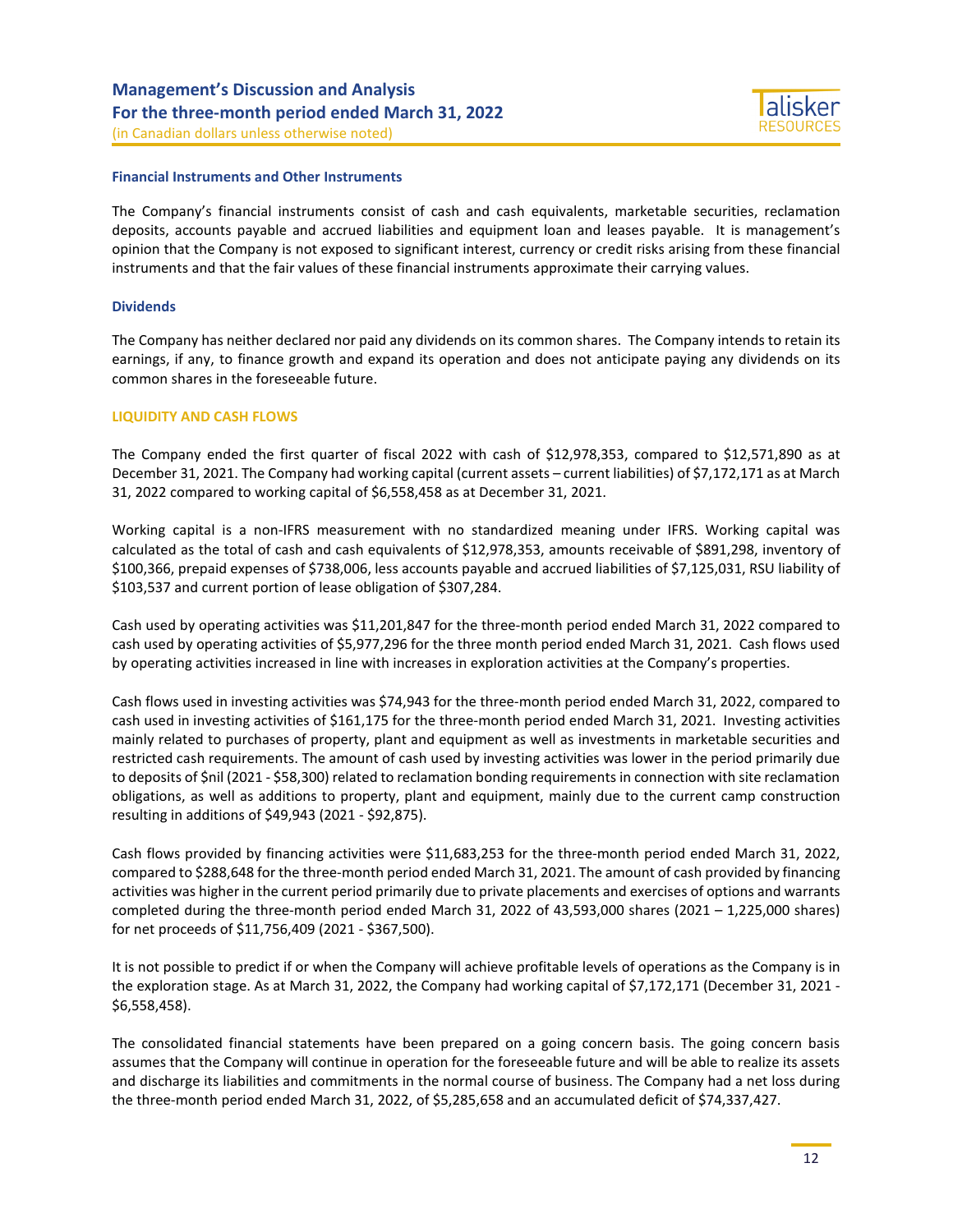(in Canadian dollars unless otherwise noted)

The Company's ability to continue as a going concern is dependent upon attaining profitable operations, and, if required, the ability to raise equity financing to meet expenditure commitments. There is no assurance that these activities will be successful.

## **CAPITAL RESOURCES**

The Company has no history of revenues from its operating activities. The Company is not in commercial production on any of its mineral properties and accordingly does not generate cash from operations. During the three-month period ended March 31, 2022, the Company had negative cash flow from operating activities, and the Company anticipates it will have negative cash flow from operating activities in future periods.

The Company has, in the past, financed its activities by raising capital through equity issuances. Until Talisker can generate a positive cash flow position, to finance its exploration programs, the Company will remain reliant on the equity markets for raising capital, in addition to adjusting spending, disposing of assets and obtaining other nonequity sources of financing.

The Company believes it has sufficient cash resources and the ability to raise funds to meet its exploration and administrative overhead expenses and maintain its planned exploration activities for the next 12 months. However, there is no guarantee that the Company will be able to maintain sufficient working capital in the future due to market, economic and commodity price fluctuations. See "Risk Factors".

### **TRANSACTIONS WITH RELATED PARTIES**

The following is a summary of the Company's related party transactions during the three-month periods ended March 31, 2022 and 2021:

The Company incurred rent costs in the amount of \$4,500 for the three-month period ended March 31, 2022 (2021 - \$nil) paid to Millennial Precious Metals Corp., a company with certain common directors and officers.

The Company incurred operations costs in the amount of \$26,388 for the three-month period ended March 31, 2022 (2021 - \$21,408) paid to JDS Energy & Mining Inc., a company with certain common directors.

### **Compensation of Key Management Personnel of the Company**

In accordance with IAS 24, key management personnel, including companies controlled by them, are those persons having authority and responsibility for planning, directing and controlling the activities of the Company directly or indirectly, including any directors (executive and non-executive) of the Company.

The remuneration of directors and key executives is determined by the compensation committee.

The remuneration of directors and other members of key management personnel during the three-month periods ended March 31, 2022 and 2021 were as follows:

|                                             | <b>March 31, 2022</b> | March 31, 2021 |         |  |
|---------------------------------------------|-----------------------|----------------|---------|--|
| Short term employee benefits, director fees | 505.900               |                | 423.110 |  |
| Share based payments                        | 49.815                |                | 38,786  |  |
|                                             | 555.715               |                | 461.896 |  |

As at March 31, 2022, an amount of \$160,152 (December 31, 2021 - \$155,534) due to key management personnel, was included in accounts payable and accrued liabilities. This amount is unsecured, non-interest bearing and without fixed terms of repayment.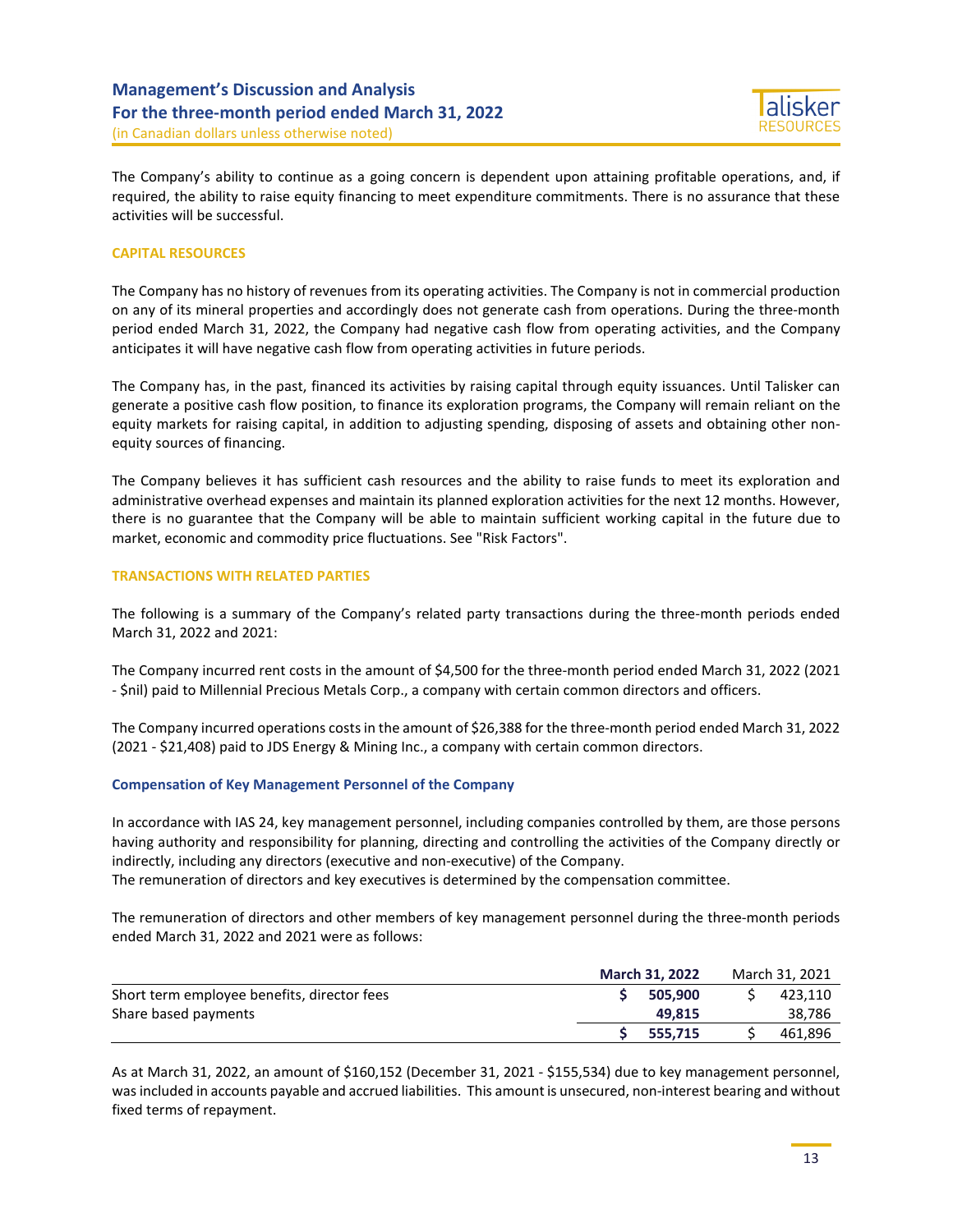(in Canadian dollars unless otherwise noted)

The Company's Board of Directors has overall responsibility for the oversight of the Company's risk management policies. In carrying on its business, the Company is exposed to a variety of risks, including the risks described elsewhere in this MD&A. The Company can neither predict nor identify all such risks nor can it accurately predict the impact, if any, of such risks on its business, operations or the extent to which one or more risks or events may materially change future results of financial position from those reported or projected in any forward-looking statements. Accordingly, the Company cautions the reader not to rely on reported financial information and forward-looking statements to predict actual future results. This MD&A and the accompanying financial information should be read in conjunction with this statement concerning risks and uncertainties. Some of the risks, uncertainties and events that may affect the Company, its business, operations, and results, are given in this section. However, the factors and uncertainties are not limited to those stated. The Company has policies and practices mandated by the Board of Directors to manage the Company's risks which include the risks described elsewhere in this MD&A and below.

## **RISK FACTORS**

The Company's business, being the acquisition, exploration, and development of mineral properties in Canada, is speculative and involves a high degree of risk. The risk factors described in management's discussion and analysis dated March 23, 2022 for the year ended December 31, 2021, the annual information form ("AIF") of the Company dated March 31, 2022 for the year ended December 31, 2021, and those listed below could materially affect the Company's financial condition and/or future operating results, and could cause actual events to differ materially from those described in forward-looking statements made by or relating to the Company.

## **Pandemic Diseases**

The Company's operations are subject to the risk of emerging infectious diseases or the threat of outbreaks of viruses or other contagions or epidemic diseases. These infectious disease risks may not be adequately responded to locally, nationally or internationally due to lack of preparedness to detect and respond to outbreaks or respond to significant pandemic threats. As such, there are potentially significant economic and social impacts of infectious disease risks, including the inability of the Company's exploration operations to operate as intended due to shortage of skilled employees, shortages in supply chains, inability of employees to access sufficient healthcare, significant social upheavals, government or regulatory actions or inactions, the declines in the price of precious metals, capital market volatility, or other unknown but potentially significant impacts. Given the fact that the Company's properties are located in British Columbia, there are potentially significant economic losses from infectious disease outbreaks that can extend far beyond the initial location of an infection disease outbreak. As such, both catastrophic outbreaks as well as regional and local outbreaks can have a significant impact on the Company's operations. The Company may not be able to accurately predict the quantum of such risks. In addition, the Company's own operations are exposed to infectious disease risks noted above and as such the Company's operations may be adversely affected by such infectious disease risks. Accordingly, any outbreak or threat of an outbreak of a virus or other contagions or epidemic disease could have a material adverse effect on the Company, its business, results from operations and financial condition.

## *COVID-19*

In particular, the Company wishes to highlight that it continues to face risks related to COVID-19, which could continue to significantly disrupt its operations and may materially and adversely affect its business and financial conditions.

The COVID-19 outbreak and its declaration as a global pandemic are causing companies and governments around the world to impose sweeping restrictions on the movement of people and goods, including social distancing measures and restrictions on group gatherings, isolation and quarantine requirements, closure of business and government offices, travel advisories and travel restrictions. The extent to which COVID-19 will continue to impact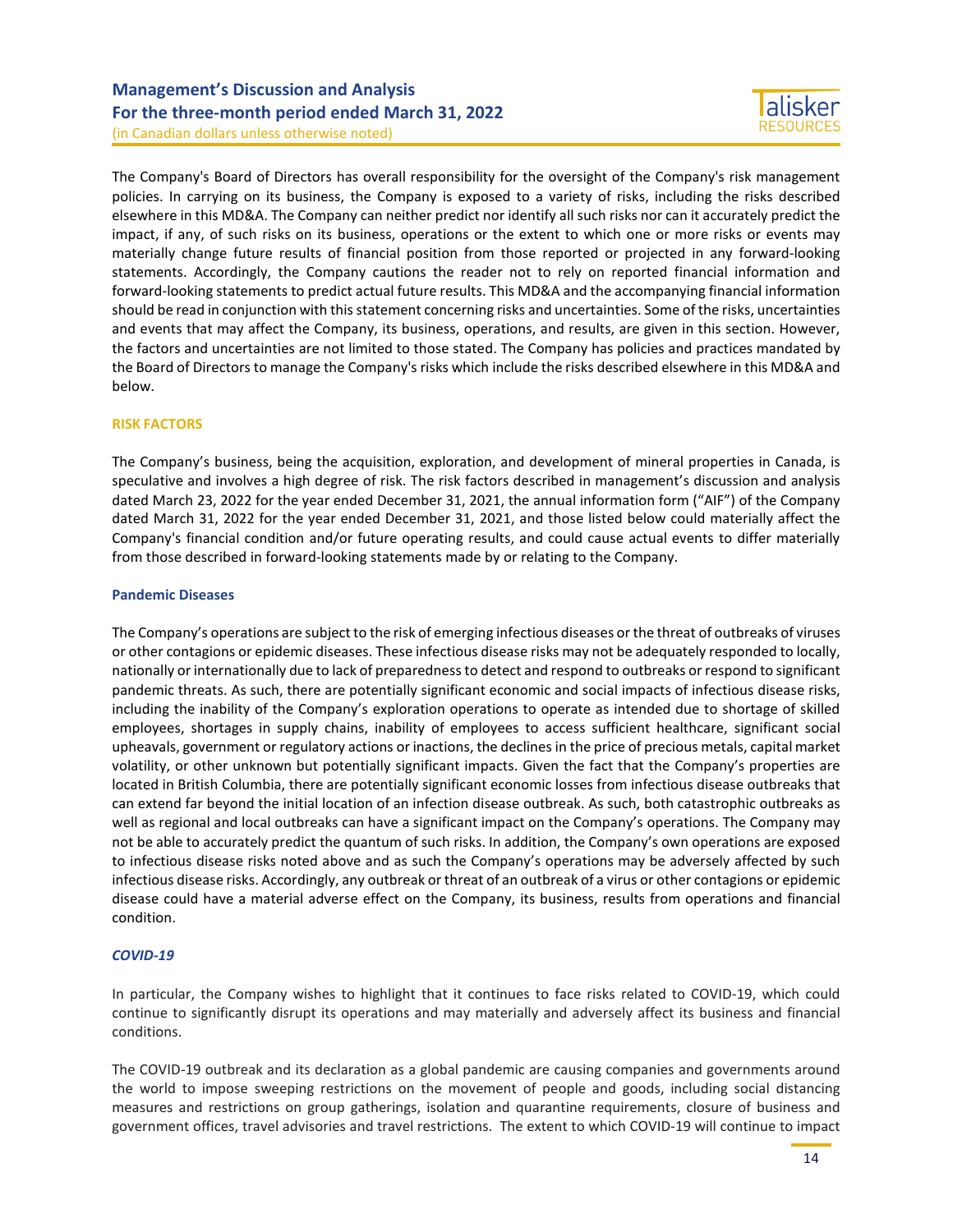(in Canadian dollars unless otherwise noted)

the Company's business, including its operations and the market for its securities, will depend on future developments, which are highly uncertain and cannot be predicted at this time, and include the duration, severity and scope of the outbreak and the actions taken to contain or treat the coronavirus outbreak. In particular, the continued spread of COVID- 19 globally could materially and adversely impact the Company's business including without limitation, employee health, workforce productivity, obligations regarding flow-through shares, increased insurance premiums, limitations on travel, the availability of industry experts and personnel, supply chain delays, restrictions to its drill program and/or the timing to process drill and other metallurgical testing, and other factors that will depend on future developments beyond the Company's control, which may have a material and adverse effect on its business, financial condition and results of operations.

There can be no assurance that the Company's personnel will not be impacted by these pandemic diseases and ultimately see its workforce productivity reduced or incur increased medical costs / insurance premiums as a result of these health risks. Further, there can be no assurances that the remaining balance of the gross proceeds from the sale by the Company of flow-through shares in 2020 will be used by the Company to incur "Canadian exploration expenses" that qualify as "flow-through mining expenditures" (as both terms are defined in the *Income Tax Act* (Canada)), and such other applicable British Columbia provincial obligations will be satisfied, by December 31, 2022 if the COVID-19 pandemic continues and/or the Government of BC mandates that the Company's business operations should be suspended. The Notice of Ways and Means Motion to implement certain proposals contained in the April 19, 2021 federal budget includes amendments to the *Income Tax Act (Canada)* which would extend the flow-through funds spend period and the look-back rule for the 2020 financing by one year, including extending the filing requirement for the Part XII.6 tax for the same period. The amendments to enact these proposals were enacted on June 29, 2021.

Based on events and circumstances known to us to date, we believe that the Company may be subject to the following risks during 2022:

- Social distancing restrictions to protect the safety of our stakeholders and employees that may limit both the access to the properties and the volume of exploration we are able to fulfill throughout the upcoming quarters. More severe government-imposed restrictions, including lockdowns, could further restrict our ability to access our offices or exploration properties; and
- The Company may also face supply chain challenges if there are disruptions in service at site, or logistics providers. Increased market demand for logistic providers may continue to increase our operating costs and/or limit our ability to continue our operations.

While the full-extent of the impact of COVID-19 on the Company's business remains uncertain, we believe that the cost reductions and liquidity management strategies employed will partially mitigate the above risks as further described under "Recent Developments". In addition, a significant outbreak of COVID-19 could result in a widespread global health crisis that could adversely affect global economies and financial markets resulting in an economic downturn that could have an adverse effect on the demand for precious metals and the Company's future prospects.

### **International Conflict**

International conflict and other geopolitical tensions and events, including war, military action, terrorism, trade disputes and international responses thereto have historically led to, and may in the future lead to, uncertainty or volatility in global commodity and financial markets and supply chains. Russia's recent invasion of Ukraine has led to sanctions being levied against Russia by the international community and may result in additional sanctions or other international action, any of which may have a destabilizing effect on supply chain disruptions may adversely affect the Company's business, financial condition and results of operations. The extent and duration of the current Russia-Ukraine conflict and related international action cannot be accurately predicted at this time and the effects of such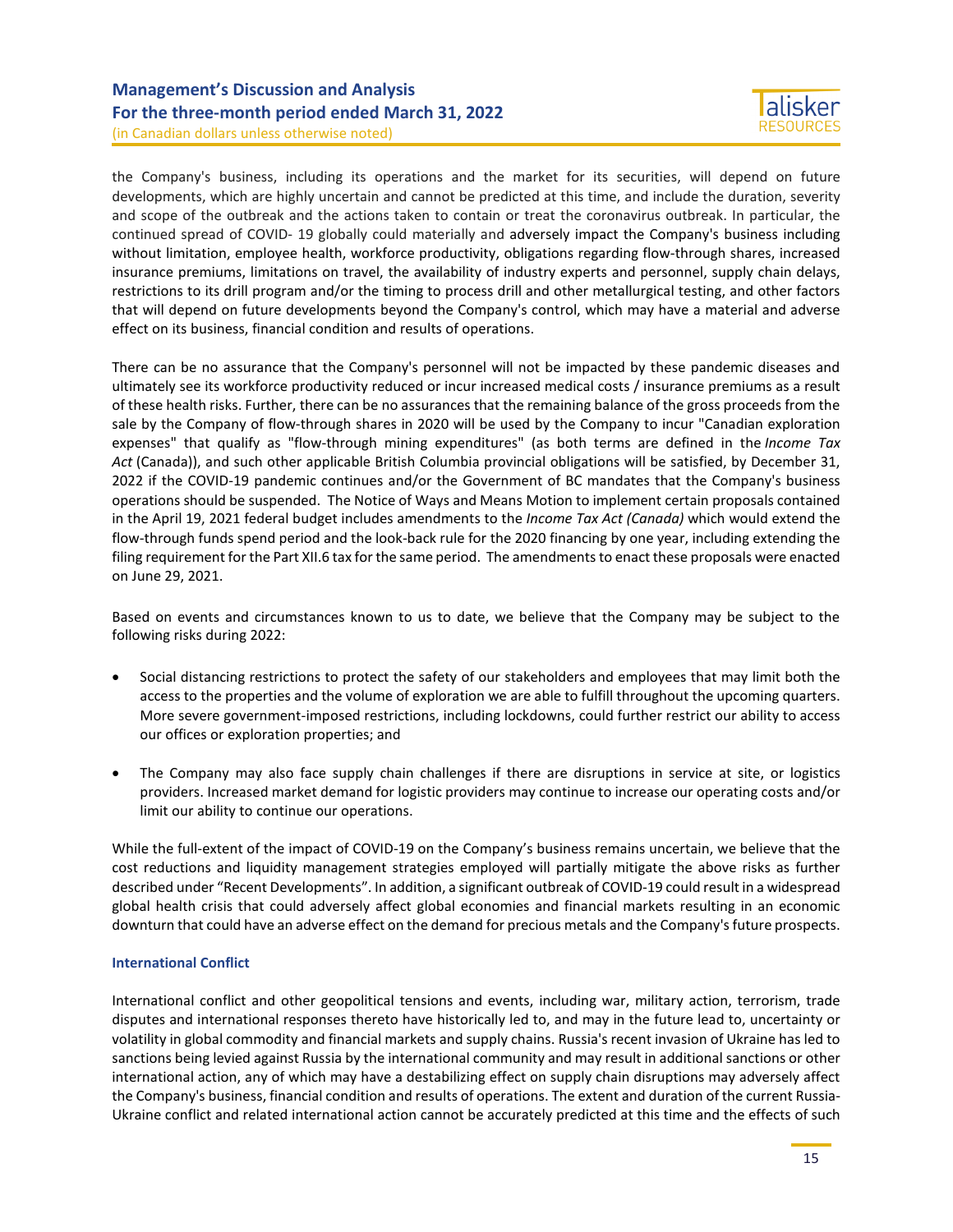

(in Canadian dollars unless otherwise noted)

conflict may magnify the impact of the other risks identified in this document, including those relating to commodity price volatility and global financial conditions. The situation is rapidly changing and unforeseeable impacts, including on our shareholders and counterparties on which we rely and transact, may materialize and may have an adverse effect on the Company's business, results of operation and financial condition.

## **FINANCIAL INSTRUMENTS AND OTHER INSTRUMENTS**

The Company classifies its financial instruments carried at fair value according to a three-level hierarchy that reflects the significance of the inputs used in making the fair value measurements. The three levels of fair value hierarchy are as follows:

- Level  $1$  Unadjusted quoted prices in active markets for identical assets or liabilities;
- Level 2 Inputs other than quoted prices that are observable for assets and liabilities, either directly or indirectly; and
- Level 3 Inputs for assets or liabilities that are not based on observable market data

As at March 31, 2022 and December 31, 2021, there were no significant concentrations of credit risk for cash and cash equivalents and marketable securities. The carrying amount reflected above represents the Company's maximum exposure to credit risk for such cash and cash equivalents and marketable securities.

The carrying value of cash and cash equivalents, marketable securities, reclamation deposits, accounts payable and accrued liabilities and leases payable approximate fair value because of the limited terms of these instruments.

The Company's risk exposure and the impact on the Company's financial instruments are summarized below. There have been no changes in the risks, objectives, policies and procedures from the previous reporting period.

### **Credit Risk**

The Company's credit risk is primarily attributable to cash and cash equivalents, marketable securities and receivables. Management believes that the credit risk concentration with respect to these financial instruments is minimal.

### **Liquidity Risk**

Liquidity risk is the risk that the Company will not have sufficient cash resources to meet its financial obligations as they come due. The Company's liquidity and operating results may be adversely affected if the Company's access to capital markets is hindered, whether as a result of a downturn in stock market conditions generally or related to matters specific to the Company. As at March 31, 2022, the Company had a cash and cash equivalents balance of \$12,978,353 (December 31, 2021 - \$12,571,890) to settle current liabilities of \$7,535,852 (December 31, 2021 - \$7,461,125). Working capital for the Company as at March 31, 2022 was \$7,172,171 (December 31, 2021 - \$6,558,458).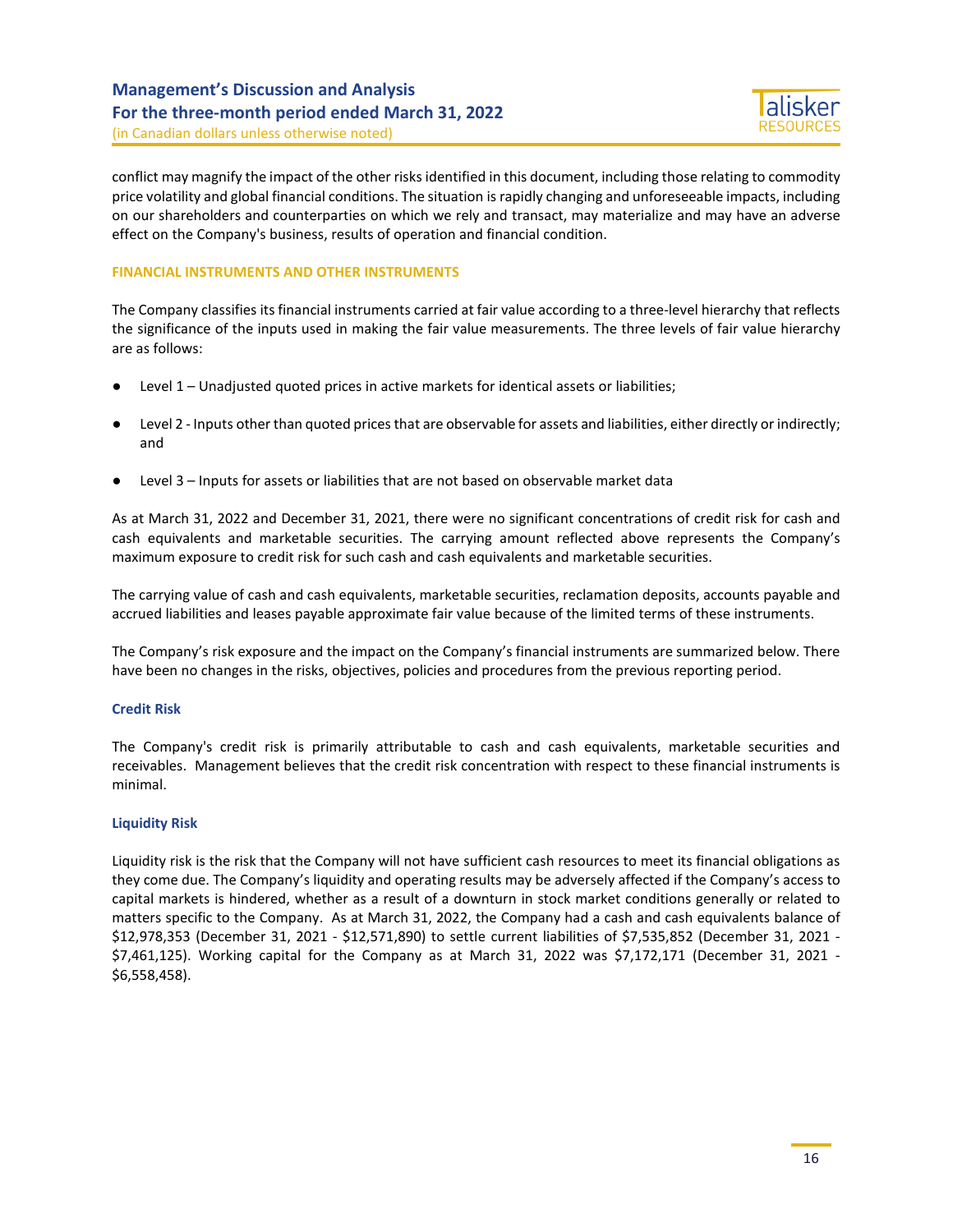

The maturity profiles of the Company's contractual obligations and commitments as at March 31, 2022, are summarized as follows:

|                                            | Less than 1 |                          |  |              |  | More than 5 |
|--------------------------------------------|-------------|--------------------------|--|--------------|--|-------------|
|                                            | Total       | Year                     |  | 1 to 5 Years |  | Years       |
| Accounts payable and accrued liabilities   | 7.125.031 S | 7.125.031                |  |              |  |             |
| Leases obligations                         | 552.972     | 337.063                  |  | 215.909      |  |             |
| Provision for site reclamation and closure | 23,456,365  | $\overline{\phantom{a}}$ |  |              |  | 23,456,365  |
| Total                                      | 31,134,368  | 7.462.094                |  | 215.909      |  | 23,456,365  |

#### **CAUTIONARY NOTE REGARDING FORWARD-LOOKING INFORMATION**

This MD&A may contain forward-looking statements and forward-looking information within the meaning of applicable Canadian securities legislation (collectively, "forward-looking information"), including, but not limited to, statements relating to the future financial or operating performance of the Company, the Company's exploration projects, the future price of metals, the estimation of mineral resources, the realization of mineral resource estimates, the timing and amount of estimated future production (if any), capital, operating and exploration expenditures, costs and timing of the development of new deposits, costs and timing of future exploration, use of proceeds from financings, requirements for additional capital, government regulation of mining operations and mineral exploration activities, environmental risks, reclamation expenses, title disputes or claims, limitations of insurance coverage, development of the explorations projects. Often, but not always, forward-looking information can be identified by the use of words and phrases such as "plans", "expects", "is expected", "budget", "scheduled", "estimates", "forecasts", "intends", "anticipates", or "believes" or variations (including negative variations) of such words and phrases, or state that certain actions, events or results "may", "could", "would", "might" or "will" be taken, occur or be achieved.

Forward-looking information reflects the Company's beliefs and assumptions based on information available at the time such statements were made. Actual results or events may differ from those predicted in forward-looking information. All of the Company's forward-looking information is qualified by (i) the assumptions that are stated or inherent in such forward-looking information, including the assumptions listed below, and (ii) the risks described in the section entitled "Risks and Uncertainties" in this MD&A, the financial statements of the Company, and the sections entitled "Risk Factors" and "Cautionary Statement Regarding Forward-Looking Information" in the annual information form of the Company for the fiscal year ended December 31, 2021, which are available electronically on SEDAR (www.sedar.com) under Talisker's issuer profile.

Although the Company believes that the assumptions underlying the forward-looking information contained in this MD&A are reasonable, this list is not exhaustive of the factors that may affect any forward-looking information. The key assumptions that have been made in connection with forward-looking information include the following: the significance of drill results and ongoing exploration activities; timing to obtain assay results from labs; ability of exploration activities (including drill results) to accurately predict mineralization; the predictability of geological modelling; the accuracy of the Company's records of its property interests; the global economic climate; metal prices; environmental risks; community and non- governmental actions; that permits required for the Company's operations will be obtained on a timely basis in order to permit the Company to proceed on schedule with its planned drilling programs; that skilled personnel and contractors will be available as the Company's operations continue to grow; that the price of gold will exceed levels that will render the project of the Company economical; the relevance of the assumptions, estimates and projections in technical reports; the timing and results of a feasibility study on the Windfall Project; and that the Company will be able to continue raising the necessary capital to finance its operations and realize on its mineral resource estimates.

Forward-looking information involves known and unknown risks, future events, conditions, uncertainties and other factors which may cause the actual results, performance or achievements to be materially different from any future